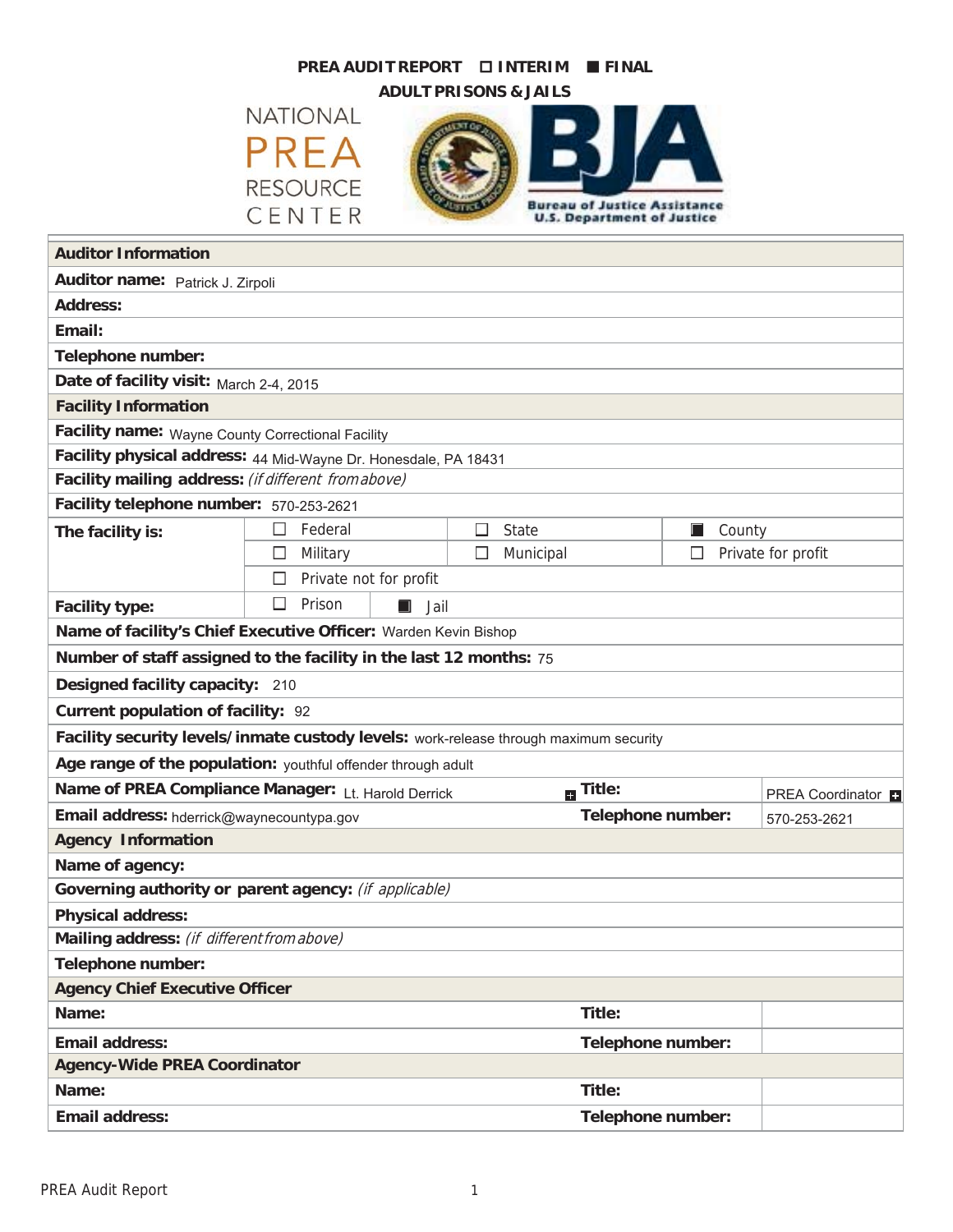## **AUDITFINDINGS**

#### **NARRATIVE**

The first Prison Rape Elimination Act (PREA) audit of the Wayne County Correctional Facility (WCCF) took place from March 2-4, 2015. Prior to the on site portion of the audit all policies and data pertaining to the PREA Standards were reviewed by this auditor. All documentation requested by me was provided in a timely and efficient manner, any follow up requests were acted upon immediately.

The first two days of the on site audit consisted of an extensive facility tour, with all areas being viewed, and random interviews with staff, inmates, volunteers, and medical personnel. I had the opportunity to conduct interviews on all three shifts as well as observe the operations during the shifts. The final day consisted of an interview with Warden Kevin Bishop and an exit interview of preliminary findings with both Warden Bishop and PREA Coordinator Lt. Harold Derrick.

During the the interview portion of the audit 13 formal staff interviews were conducted, as well as in depth discussions with other staff available during the tour. Included in the interviews were the Warden, PREA Coordinator, first line supervisors, medical personnel, training officers, volunteers, and correctional officers.

Also during the interview portion 10 random inmates were interviewed, including female and male inmates, and one inmate identified in the LGBTI category.

I was also able to review extensive documentation relative to the incarceration of a 10 yr. old, who was held at the facility on homicide charges.

All of the interviews were conducted in a very efficient manner, this was accomplished by the efforts of all staff of the WCCF, but more specifically Lt. Harold Derrick.

Overall the facility, though lacking in some areas of policy, was prepared for the on site audit and performed well in most areas.

The areas of non-compliance were addressed by the facility in a very efficient manner, with corrective action starting during my second day at the facility.

All of the deficiencies have been corrected and the facility is in compliance with the applicable PREA standards.

AUDITOR NOTE: I Patrick J. Zirpoli, PREA Auditor, hereby certifies that no conflict of interests exists with respect to my ability to conduct the audit of the Wayne County Correctional Facility.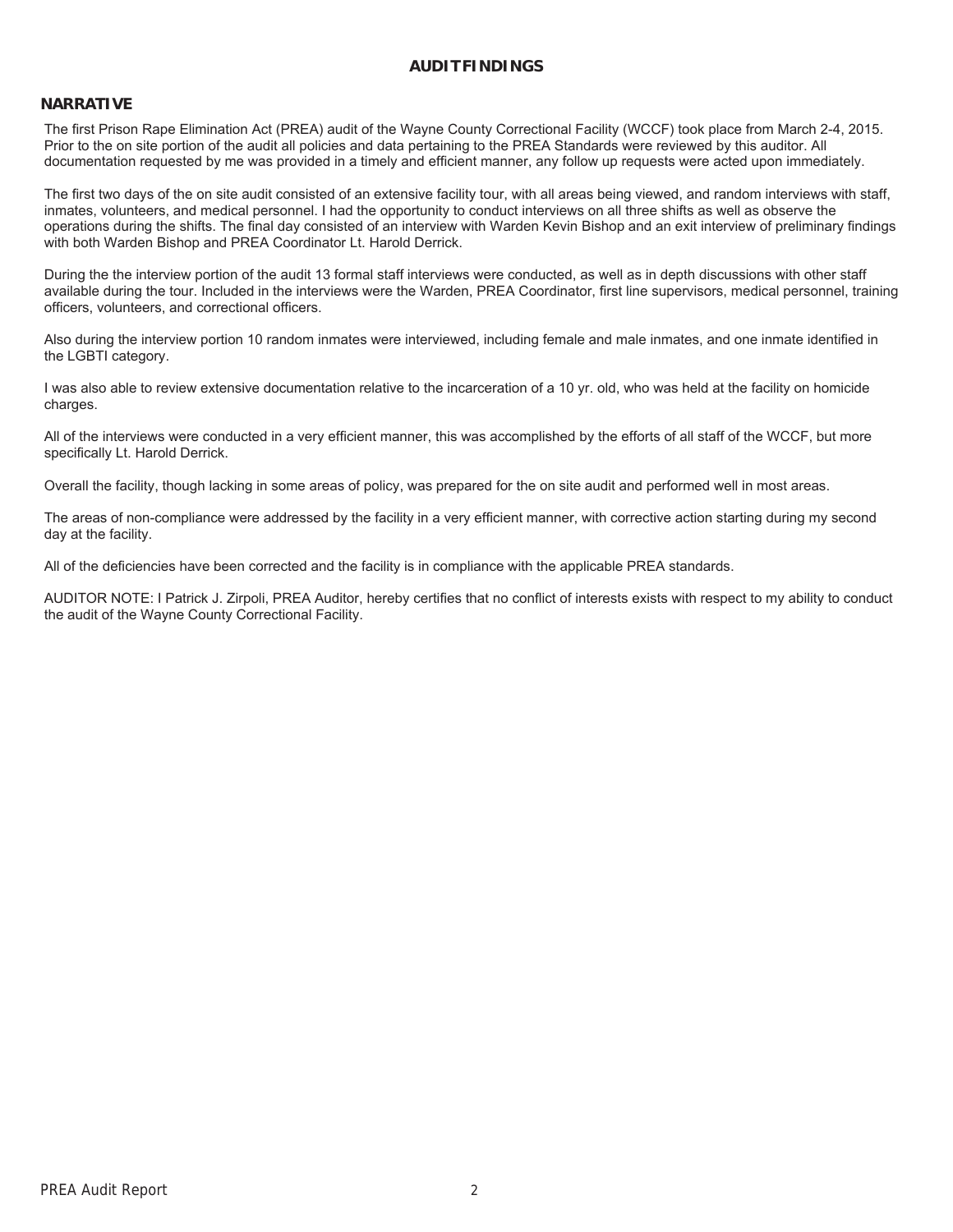# **DESCRIPTION OF FACILITY CHARACTERISTICS**

The facility has a mailing address of 44 Mid-Wayne St. Honesdale, PA 18443, but is physically located in Texas Township, Wayne County. Wayne County is located in the Northeast corner of Pennsylvania, and borders New York State to the North. The facility was built to house 210 inmates, both male and female, and is equipped to house juvenile inmates who are charged as an adult. The facility houses inmates serving county sentences, state parole violators, and work release inmates.

The facility has a Warden, Deputy Warden, 4 Lieutenants one being the PREA Coordinator, 5 Sergeants, 38 full time Correctional Officers, 23 part time Correctional Officers, and 3 Casual Officers. The facility also employs numerous support staff to include medical, food service, work release, and administrative officers.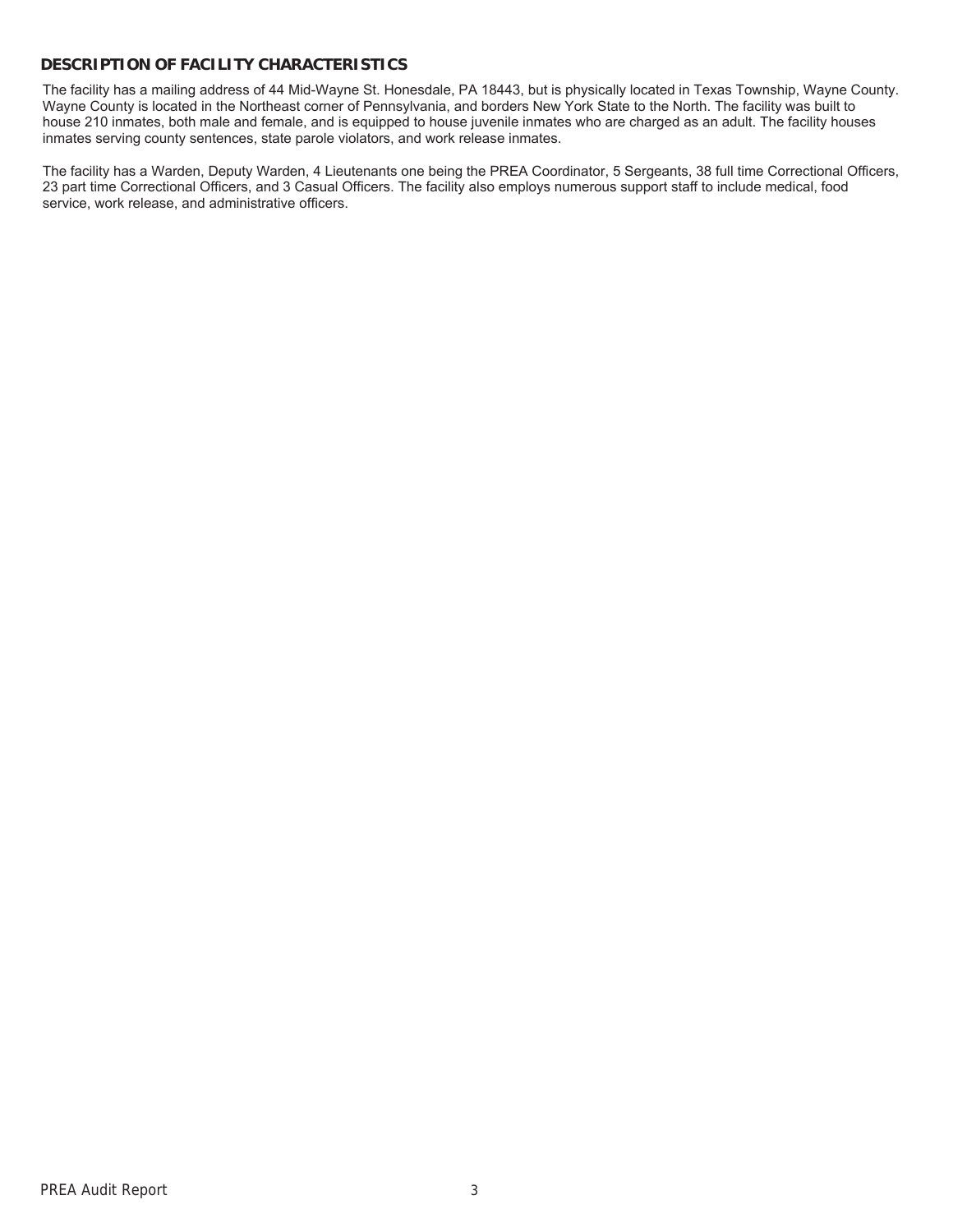### **SUMMARY OF AUDIT FINDINGS**

The audit of the Wayne County Correctional Facility was conducted on March 2-4, 2015. As previously stated this was the first PREA Audit of the facility. The facility exceeded in 8 of the standards, were compliant in 19 standards, non-compliant in 15 standards and were not applicable to 1 standard. Looking at the overall performance of the facility I was impressed with the facility operations and its ability to respond to not only incidents of sexual abuse or sexual harassment, but any report of misconduct. The standards where they did not meet compliance heavily rely on written policy changes and training issues related to staff and inmate training. Although these policies and training are not up to the standards, the random staff interviews show that the staff at the facility understand their responsibility in situations outlined in the PREA Standards. The staff all have the same response to allegations of sexual abuse or sexual harassment, react immediately and ensure the safety of those involved.

Random inmate interviews, were conducted with, male, female, and an inmate who identified himself as transgender. I asked all of the interviewed inmates to identify their level of personal safety in the facility. All of the inmates informed me that they felt safe in the facility, and would feel comfortable reporting any allegations of sexual abuse or sexual harassment to the staff at the facility. They also felt that the facility in general goes above and beyond to ensure the safety of the residences. None of the interviewees felt uncomfortable as far as cross gender viewing, they all told me they can shower, toilet, and change in private.

I interviewed in depth the inmate who identified himself as transgender as to his treatment at the facility. I had some apprehension of his treatment due to the rural setting of the facility. He informed me that he is treated extremely respectful by all of the staff, some ask him how he would like to be addressed either Mr. or Miss. while the others who do not ask him, address him as Mr. but still treat him with the utmost respect. This is a testament of the caliber of the correctional staff at the facility and their efforts to treat all inmates with the same level of respect.

During the audit tour I identified several plant issues that needed to be addressed, windows that needed to be frosted, and cameras that needed to be adjusted. The issues were acted on immediately by Warden Bishop, who had the work started on the second day of the audit.

I coordinated the audit with Lt. Harold Derrick, the PREA Coordinator for the facility. We constantly discussed corrective action for the non-compliant standards. Warden Bishop and Lt. Derrick took immediate action to remedy these issues to bring the facility into compliance with the PREA Standards.

I was in contact with both Warden Bishop and Lt. Derrick during the period from the issuance of the interim report and the second facility tour. I was able to review policy changes as they were made to ensure the policies met the specific standards.

On April 14, 2015 I toured the facility a second time to inspect areas of deficiency from the initial audit. All deficiencies have been addressed and the corrective action is detailed in the specific standards below.

Number of standards exceeded: 8

Number of standards met: 34

Number of standards not met: 0

Number of standards not applicable: 1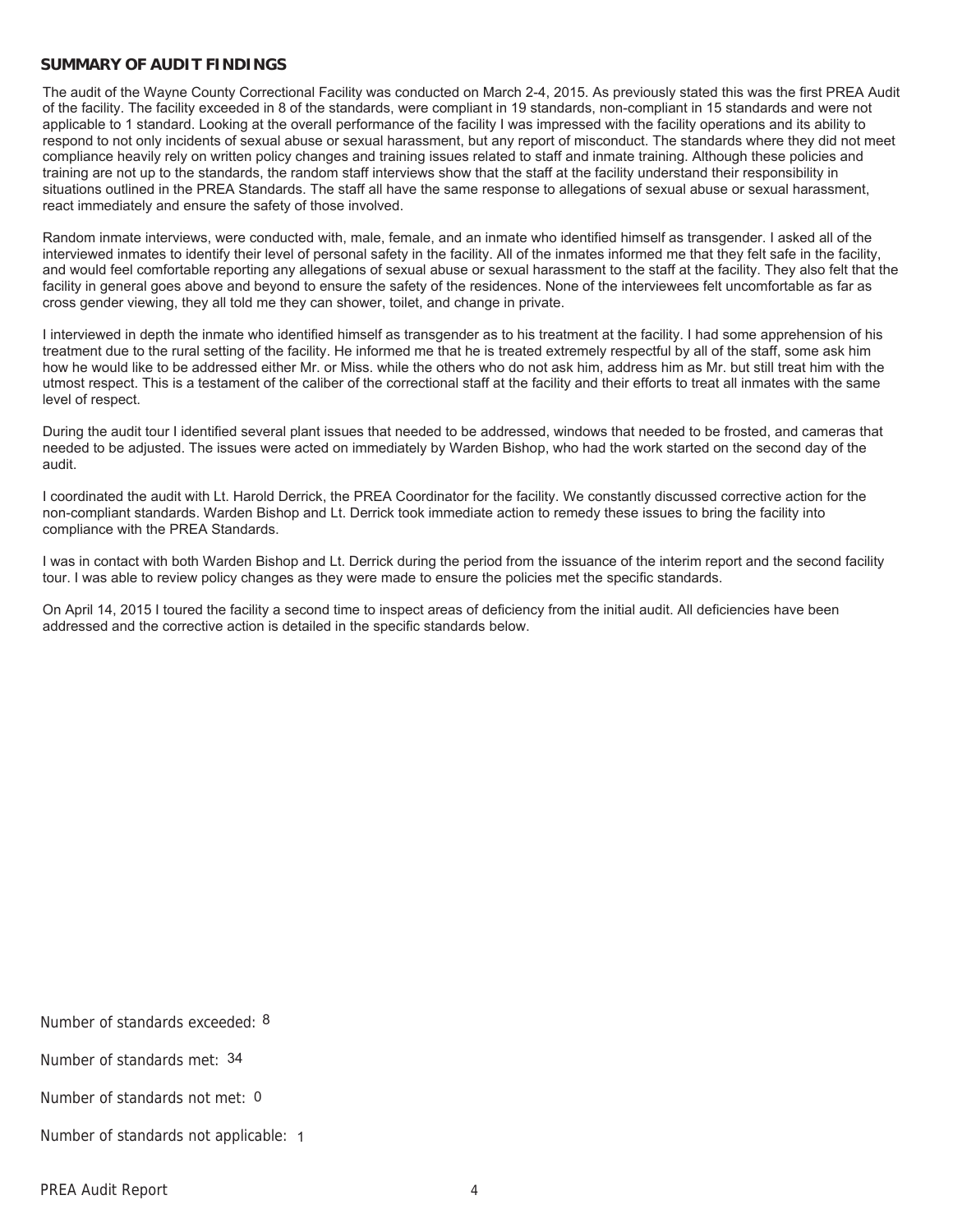# **Standard 115.11 Zero tolerance of sexual abuse and sexual harassment; PREA Coordinator**

- Exceeds Standard (substantially exceeds requirement of standard)
- Meets Standard (substantial compliance; complies in all material ways with the standard for the relevant review period) ■
- Does Not Meet Standard (requires corrective action)

**Auditor discussion, including the evidence relied upon in making the compliance or non-compliance determination, the auditor's analysis and reasoning, and the auditor's conclusions. This discussion must also include corrective action recommendations where the facility does not meet standard. These recommendations must be included in the Final Report, accompanied by information on specific corrective actions taken by the facility.**

### EVIDENCE OF COMPLIANCE:

I reviewed the Zero Tolerance-Prison Rape Elimination Act Policy in it's entirety, as well as questioned staff members on it's content and applicable sections to their specific duties within the institution. The final version of the policy was recently adopted, this did not hamper the staff's knowledge of their requirements as they pertain to the PREA standards. This was evident during the interviews with the random correctional officers as well as the interviews with upper level supervisors.

I found the PREA Coordinator to be well versed in the PREA Standards, but more importantly there practical application to the everyday running of the facility. He is forward thinking and was up front about deficiencies as they relate to the standards.

The zero tolerance policy is comprehensive and covers all aspects of the PREA standards.

### **Standard 115.12 Contracting with other entities for the confinement of inmates**

- Exceeds Standard (substantially exceeds requirement of standard)
- $\Box$  Meets Standard (substantial compliance; complies in all material ways with the standard for the relevant review period)
- Does Not Meet Standard (requires corrective action)

**Auditor discussion, including the evidence relied upon in making the compliance or non-compliance determination, the auditor's analysis and reasoning, and the auditor's conclusions. This discussion must also include corrective action recommendations where the facility does not meet standard. These recommendations must be included in the Final Report, accompanied by information on specific corrective actions taken by the facility.**

The facility does not contract with any entities for the confinement of inmates.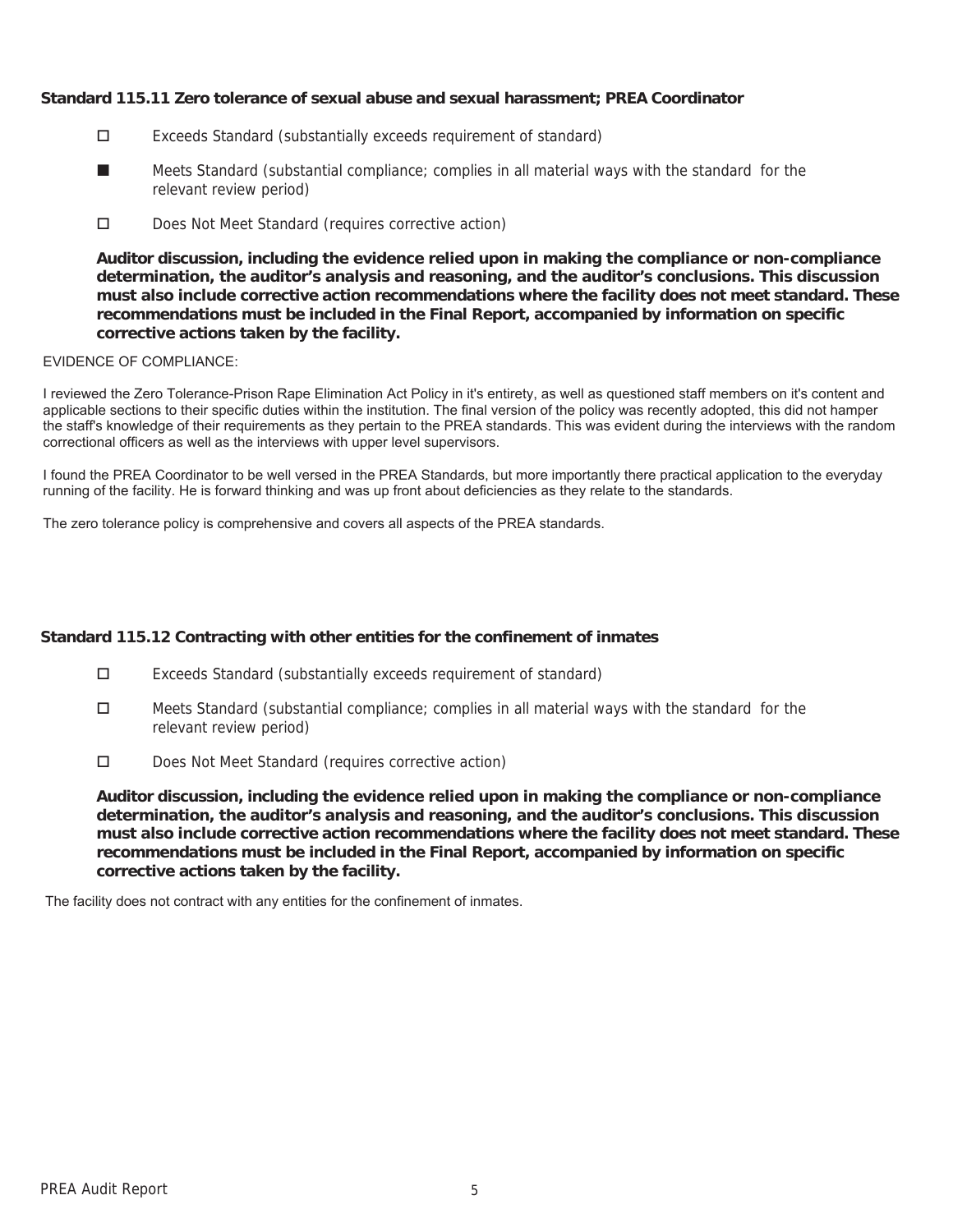# **Standard 115.13 Supervision and monitoring**

- Exceeds Standard (substantially exceeds requirement of standard)
- Meets Standard (substantial compliance; complies in all material ways with the standard for the relevant review period) ■
- Does Not Meet Standard (requires corrective action)

**Auditor discussion, including the evidence relied upon in making the compliance or non-compliance determination, the auditor's analysis and reasoning, and the auditor's conclusions. This discussion must also include corrective action recommendations where the facility does not meet standard. These recommendations must be included in the Final Report, accompanied by information on specific corrective actions taken by the facility.**

#### EVIDENCE OF COMPLIANCE:

The WCCF has a staffing analysis that they utilize to identify needs when staffing the facility. The staffing plan is not deviated from if someone calls off they fill that spot with a Correctional Officer. If need be they have a policy in place to mandate someone to stay to fill that position. This was verified during the random staff interviews, Warden interview, and PREA Coordinator interview. I was also able to see this plan firsthand, the second day of the audit was conducted in a snow storm, several officers had called off, but the shift was fully staffed. During the audit I found no investigations that would rise to the level of a staffing issue or need to be considered in the analysis of staffing.

#### EVIDENCE OF INITIAL NON-COMPLIANCE AND CORRECTIVE ACTION TAKEN:

The facility needs to develop a more comprehensive policy for staffing analysis which takes into consideration the factors enumerated in 115.13 (a).

CORRECTIVE ACTION TAKEN: The facility has developed a policy that takes into consideration the factors enumerated in 115.13(a).

**Standard 115.14 Youthful inmates** The facility implements a practice of intermediate and higher level supervisors conducting unannounced rounds. During the facility tour  $\Box$ 

- Exceeds Standard (substantially exceeds requirement of standard)
- Meets Standard (substantial compliance; complies in all material ways with the standard for the relevant review period) ■
- Does Not Meet Standard (requires corrective action)

**Auditor discussion, including the evidence relied upon in making the compliance or non-compliance determination, the auditor's analysis and reasoning, and the auditor's conclusions. This discussion must also include corrective action recommendations where the facility does not meet standard. These recommendations must be included in the Final Report, accompanied by information on specific corrective actions taken by the facility.**

#### EVIDENCE OF COMPLIANCE:

The facility is equipped to separate youthful inmates by both sight and sound. They utilize an area located in the medical department which separates the youthful offender from the adult offenders. When the youthful offender is within sight or sound of adult offenders he is immediately supervised by correctional staff. The youthful offender is also given the opportunity to engage in activities and large muscle exercise.

I was able to review extensive documentation of a 10 yr. old who was incarcerated at the facility awaiting trial for homicide. The charges were transfered back to juvenile court and the youthful offender was sent to a juvenile facility.

This is also documented in the Zero Tolerance-Prison Rape Elimination Act Policy as follows:

#### YOUTHFUL OFFENDERS

1. A youthful inmate shall not be placed in a housing unit in which the youthful inmate will have sight, sound, or physical contact with any adult inmate.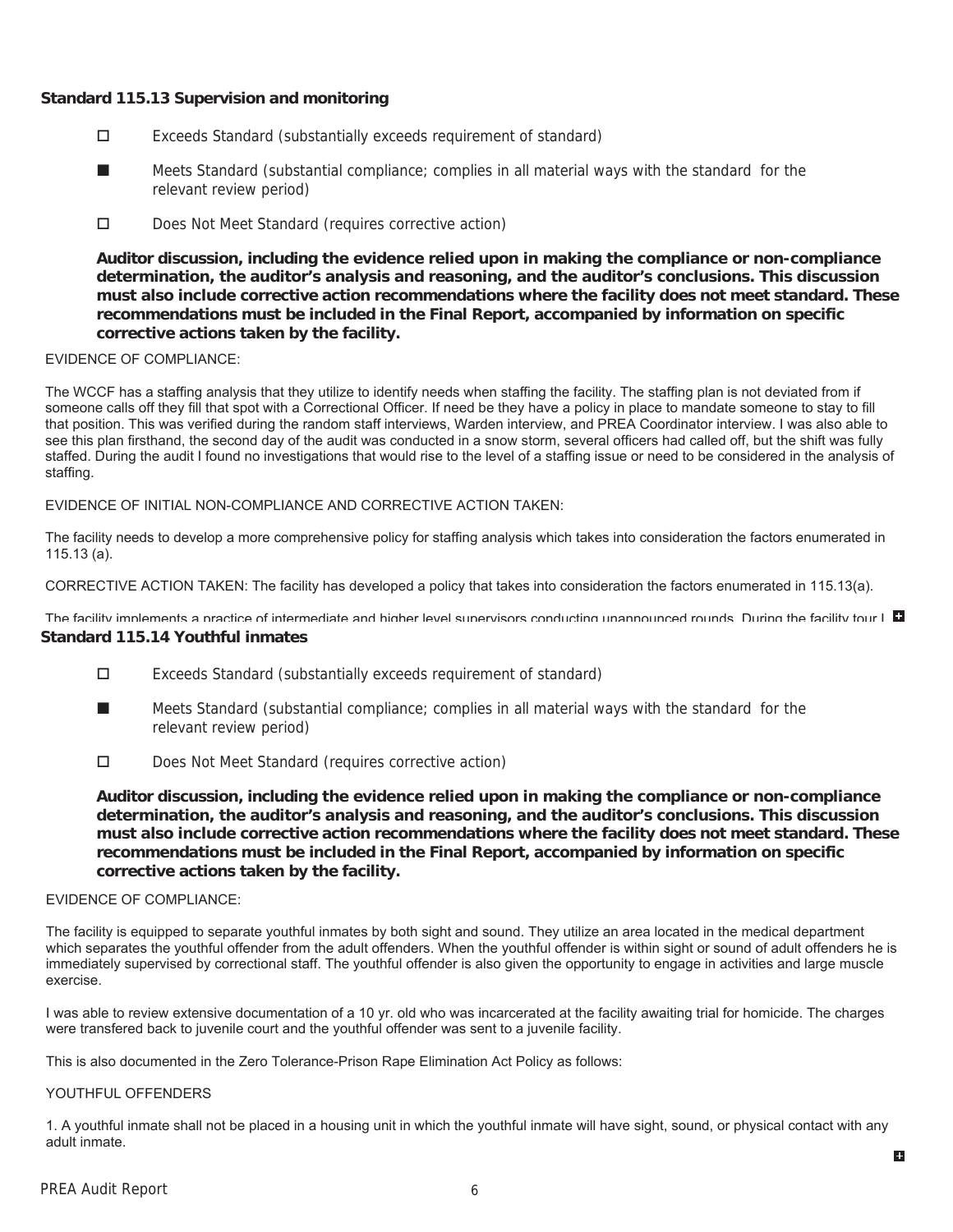# **Standard 115.15 Limits to cross-gender viewing and searches**

- Exceeds Standard (substantially exceeds requirement of standard)
- Meets Standard (substantial compliance; complies in all material ways with the standard for the relevant review period) ■
- Does Not Meet Standard (requires corrective action)

**Auditor discussion, including the evidence relied upon in making the compliance or non-compliance determination, the auditor's analysis and reasoning, and the auditor's conclusions. This discussion must also include corrective action recommendations where the facility does not meet standard. These recommendations must be included in the Final Report, accompanied by information on specific corrective actions taken by the facility.**

#### EVIDENCE OF COMPLIANCE:

The facility does not conduct nor have they conducted in the past any cross gender strip searches. The staffing plan identifies this issue and allows for all shifts to be staffed appropriately. During the random interviews of both staff and inmates this was verified. I asked staff if exigent circumstances occurred how they would document a cross gender strip search. If need be they would conduct this in the presence of another officer, and document on a memo to the warden. All staff and inmates confirmed that any pat down searches of females are conducted by female officers, at no time was a female denied any out of cell opportunities. During the interview process I had the opportunity to interview an inmate who identified himself as transgender, he confirmed that he was not strip searched in an attempt to identify his gender. He told me that he is treated very well, with officers asking him how he wants to be addressed. The officers have all received training on cross gender pat searches and all attend a yearly update training.

This is also documented in the Zero Tolerance-Prison Rape Elimination Act Policy as follows:

### LIMITS TO CROSS GENDER VIEWING AND SEARCHES

1. Staff of the opposite gender shall announce their presence every time when entering an inmate housing unit in accordance with the following:

 $\blacksquare$ 

## **Standard 115.16 Inmates with disabilities and inmates who are limited English proficient**

- Exceeds Standard (substantially exceeds requirement of standard)
- Meets Standard (substantial compliance; complies in all material ways with the standard for the relevant review period) ■
- Does Not Meet Standard (requires corrective action)

**Auditor discussion, including the evidence relied upon in making the compliance or non-compliance determination, the auditor's analysis and reasoning, and the auditor's conclusions. This discussion must also include corrective action recommendations where the facility does not meet standard. These recommendations must be included in the Final Report, accompanied by information on specific corrective actions taken by the facility.**

#### EVIDENCE OF COMPLIANCE:

The facility has procedures in place to deal with inmates with disabilities and who are limited English speaking. They have never had an incident where they would utilize another inmate for interpretation, they utilize staff or a language line. During the classification of the inmates they identify any issues with disabilities and take the appropriate actions needed to protect the inmate.

The procedures were verified during the interviews with the staff and inmates.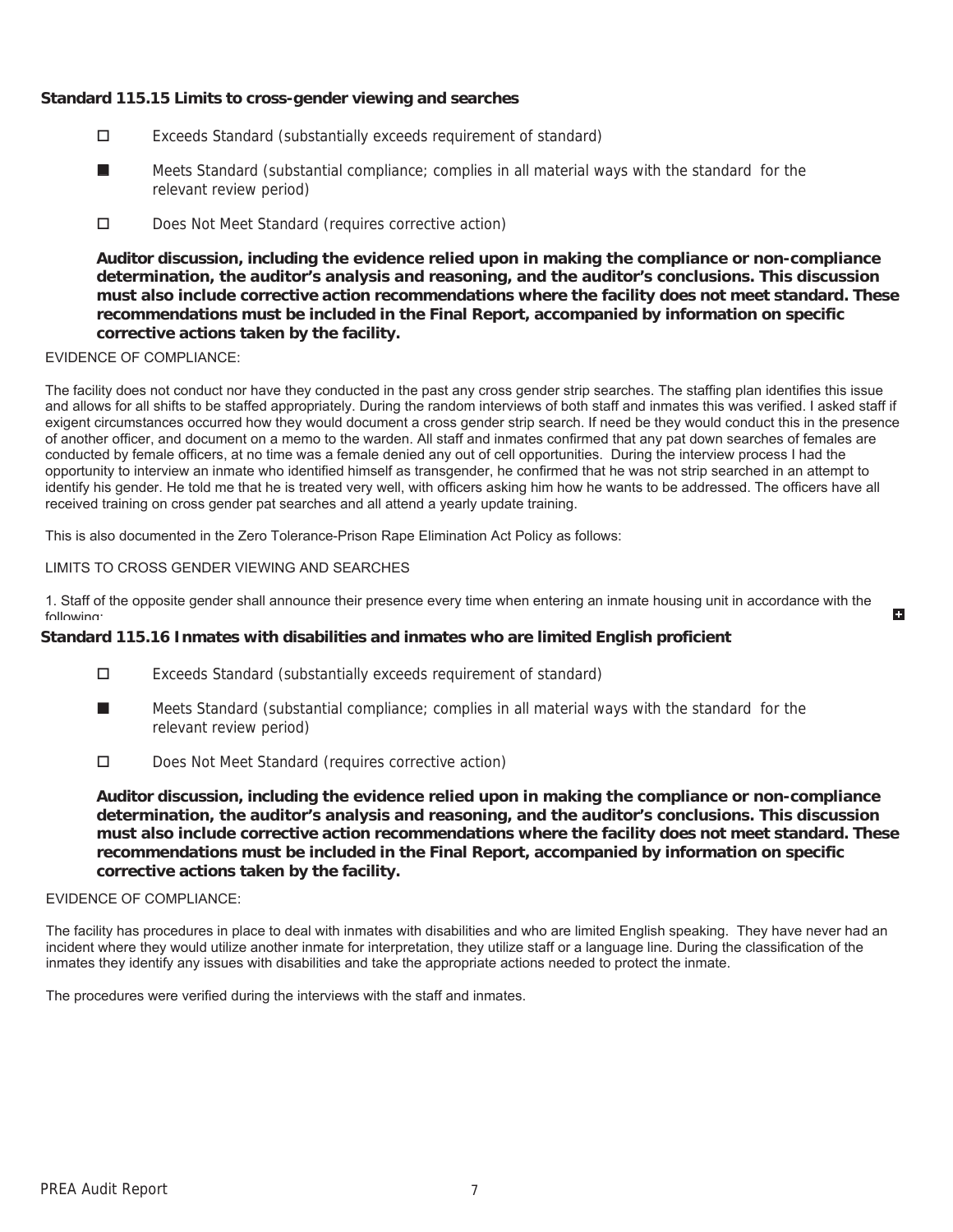# **Standard 115.17 Hiring and promotion decisions**

- Exceeds Standard (substantially exceeds requirement of standard)
- Meets Standard (substantial compliance; complies in all material ways with the standard for the relevant review period) ■
- Does Not Meet Standard (requires corrective action)

**Auditor discussion, including the evidence relied upon in making the compliance or non-compliance determination, the auditor's analysis and reasoning, and the auditor's conclusions. This discussion must also include corrective action recommendations where the facility does not meet standard. These recommendations must be included in the Final Report, accompanied by information on specific corrective actions taken by the facility.**

#### EVIDENCE OF COMPLIANCE:

The facility as well as the county have an in depth and comprehensive hiring practice. All potential new employees are subject to a hiring process which includes a criminal history background check, and questions asked relative to sexual misconduct. They also have the same procedure for volunteers. These procedures are also used in the promotion system.

The following is the section of the Zero-Tolerance-Prison Rape Elimination Act Policy dealing with this standard:

#### HIRING AND PROMOTION DECISIONS

1. The Warden shall not hire or promote anyone who may have contact with offenders and shall not enlist the services of any contractor who may have contact with offenders, who:

A. Has engaged in sexual abuse in a prison, jail, lockup, community confinement facility, juvenile facility, or other institution;

B. Has been convicted of engaging or attempting to engage in sexual activity in the community facilitated by force, overt or implied threats of force, or coercion, or if the victim did not consent or was unable to consent, or H

#### **Standard 115.18 Upgrades to facilities and technologies**

- Exceeds Standard (substantially exceeds requirement of standard) ■
- $\Box$  Meets Standard (substantial compliance; complies in all material ways with the standard for the relevant review period)
- Does Not Meet Standard (requires corrective action)

**Auditor discussion, including the evidence relied upon in making the compliance or non-compliance determination, the auditor's analysis and reasoning, and the auditor's conclusions. This discussion must also include corrective action recommendations where the facility does not meet standard. These recommendations must be included in the Final Report, accompanied by information on specific corrective actions taken by the facility.**

#### EVIDENCE OF COMPLIANCE:

During my interview with the warden I found that no immediate facility updates are planned. We did discuss in depth the future installation of video monitoring equipment. I found Warden Bishop to be well versed in this area and he is looking into the future as to where he may need to upgrade for the safety of the inmates. More importantly he took into consideration not only the input of the PREA Coordinator but also myself.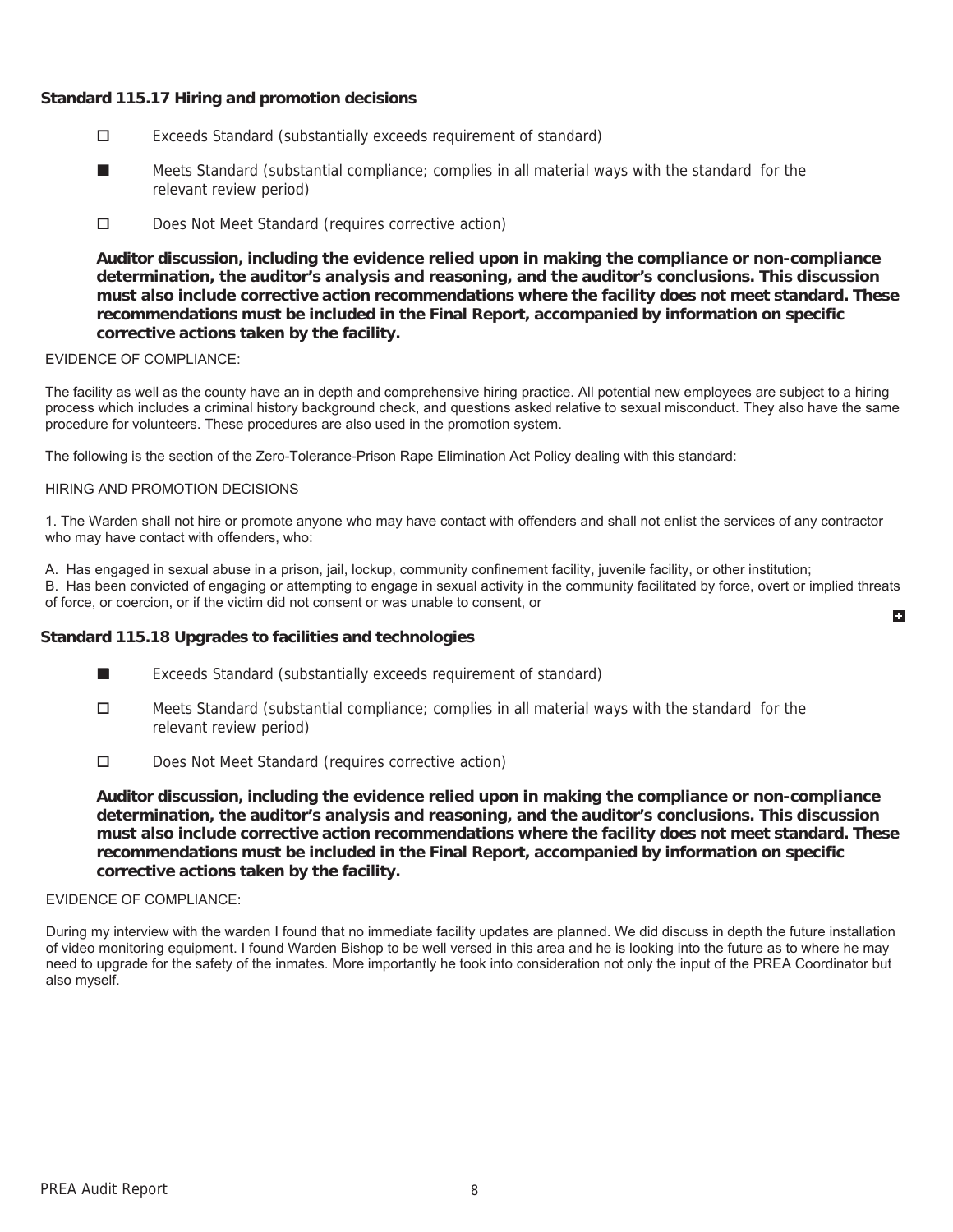# **Standard 115.21 Evidence protocol and forensic medical examinations**

- Exceeds Standard (substantially exceeds requirement of standard)
- Meets Standard (substantial compliance; complies in all material ways with the standard for the relevant review period) ■
- Does Not Meet Standard (requires corrective action)

**Auditor discussion, including the evidence relied upon in making the compliance or non-compliance determination, the auditor's analysis and reasoning, and the auditor's conclusions. This discussion must also include corrective action recommendations where the facility does not meet standard. These recommendations must be included in the Final Report, accompanied by information on specific corrective actions taken by the facility.**

### EVIDENCE OF COMPLIANCE:

The facility is tasked with responding to administrative investigations, the criminal investigations are conducted by the Pennsylvania State Police. The evidence protocol is outlined in the zero tolerance policy under responding to reports of sexual abuse, this meets the standard for the limited evidence collection expected of the first responders. It is a common practice between the Pennsylvania State Police and the WCCF that if an incident rises to the level of a criminal investigation trained members of the Pennsylvania State Police Forensic Services Unit will respond to process the scene for evidence.

During the random staff interviews I asked about evidence protocols all of the staff understood the evidence collection process and notification system for reporting these incidents.

The facility does not perform any forensic medical examinations, these are performed off site at Wayne Memorial Hospital by trained SANE Nurses.

The facilities offers a victim advocate to the inmate, this process is through the Wayne County Victim Intervention Program. The advocates are automatically notified when an inmate is transported to the hospital. When the inmate is not transported to the hospital the facility has procedures in place to notify the victim advocate. This is outlined in the inmate access to outside confidential support services in the Zero

### **Standard 115.22 Policies to ensure referrals of allegations for investigations**

- Exceeds Standard (substantially exceeds requirement of standard) ■
- □ Meets Standard (substantial compliance; complies in all material ways with the standard for the relevant review period)
- Does Not Meet Standard (requires corrective action)

**Auditor discussion, including the evidence relied upon in making the compliance or non-compliance determination, the auditor's analysis and reasoning, and the auditor's conclusions. This discussion must also include corrective action recommendations where the facility does not meet standard. These recommendations must be included in the Final Report, accompanied by information on specific corrective actions taken by the facility.**

#### EVIDENCE OF COMPLIANCE:

The Lieutenant on shift is assigned to conduct an initial investigation when a report is made. It would be the Lieutenants responsibility to identify the incident as an administrative incident or possible criminal investigation. Once the incident crosses the threshold and becomes criminal it will be reported to the state police. The administrative investigations are investigated by trained investigators from the facility. I had the opportunity to review several investigations completed by the PREA Coordinator. I found these investigations to be conducted in a efficient and professional manner. I also discussed the investigation process with random staff interviewed, all of them knew who conducted these investigations.

The facilities Zero Tolerance-Prison Rape Elimination Act Policy under responding to reports of sexual abuse outlines the investigative steps to be taken and notification to the Pennsylvania State Police. The Pennsylvania State Police have policies in place governing their response to these allegations.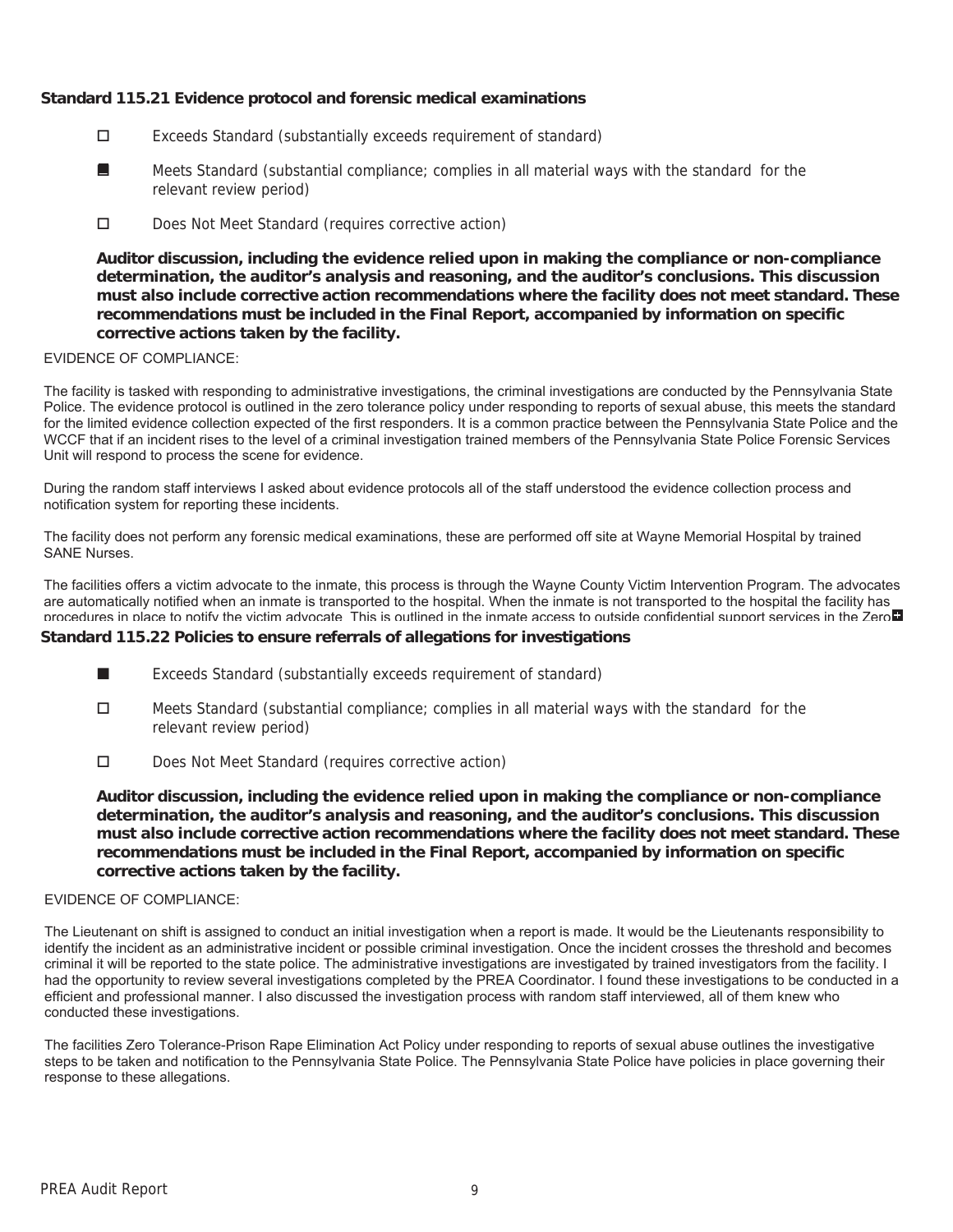# **Standard 115.31 Employee training**

- Exceeds Standard (substantially exceeds requirement of standard)
- Meets Standard (substantial compliance; complies in all material ways with the standard for the relevant review period) ■
- Does Not Meet Standard (requires corrective action)

**Auditor discussion, including the evidence relied upon in making the compliance or non-compliance determination, the auditor's analysis and reasoning, and the auditor's conclusions. This discussion must also include corrective action recommendations where the facility does not meet standard. These recommendations must be included in the Final Report, accompanied by information on specific corrective actions taken by the facility.**

### EVIDENCE OF COMPLIANCE:

The facility has a training program in place to train all of the employees on the following:

(1) Its zero-tolerance policy for sexual abuse and sexual harassment;

(2) How to fulfill their responsibilities under agency sexual abuse and sexual harassment prevention, detection, reporting, and response policies and procedures;

- (3) Inmates' rights to be free from sexual abuse and sexual harassment;
- (4) The right of inmates and employees to be free from retaliation for reporting sexual abuse and sexual harassment;
- (5) The dynamics of sexual abuse and sexual harassment in confinement;
- (6) The common reactions of sexual abuse and sexual harassment victims;
- (7) How to detect and respond to signs of threatened and actual sexual abuse;
- (8) How to avoid inappropriate relationships with inmates;

(9) How to communicate effectively and professionally with inmates, including lesbian, gay, bisexual, transgender, intersex, or gender nonconforming inmates; and

(10) How to comply with relevant laws related to mandatory reporting of sexual abuse to outside authorities.

### **Standard 115.32 Volunteer and contractor training**

- Exceeds Standard (substantially exceeds requirement of standard)
- Meets Standard (substantial compliance; complies in all material ways with the standard for the relevant review period) ■
- Does Not Meet Standard (requires corrective action)

**Auditor discussion, including the evidence relied upon in making the compliance or non-compliance determination, the auditor's analysis and reasoning, and the auditor's conclusions. This discussion must also include corrective action recommendations where the facility does not meet standard. These recommendations must be included in the Final Report, accompanied by information on specific corrective actions taken by the facility.**

#### EVIDENCE OF COMPLIANCE:

The facility has set forth in the Zero Tolerance-Prison Rape Elimination Act Policy the procedures for training of all volunteers and contractors, this reads as follows:

#### Volunteer and Contractor Training

A. The agency shall ensure that all volunteers and contractors who have contact with inmates have been trained on their responsibilities under the agency's sexual abuse and sexual harassment prevention, detection, and response policies and procedures.

B. The level and type of training provided to volunteers and contractors shall be based on the services they provide and level of contact they have with inmates, but all volunteers and contractors who have contact with inmates will be notified of the agency's zero-tolerance policy regarding sexual abuse and sexual harassment and informed how to report such incidents.

C. The agency shall maintain documentation confirming that volunteers and contractors understand the training they have received.

E.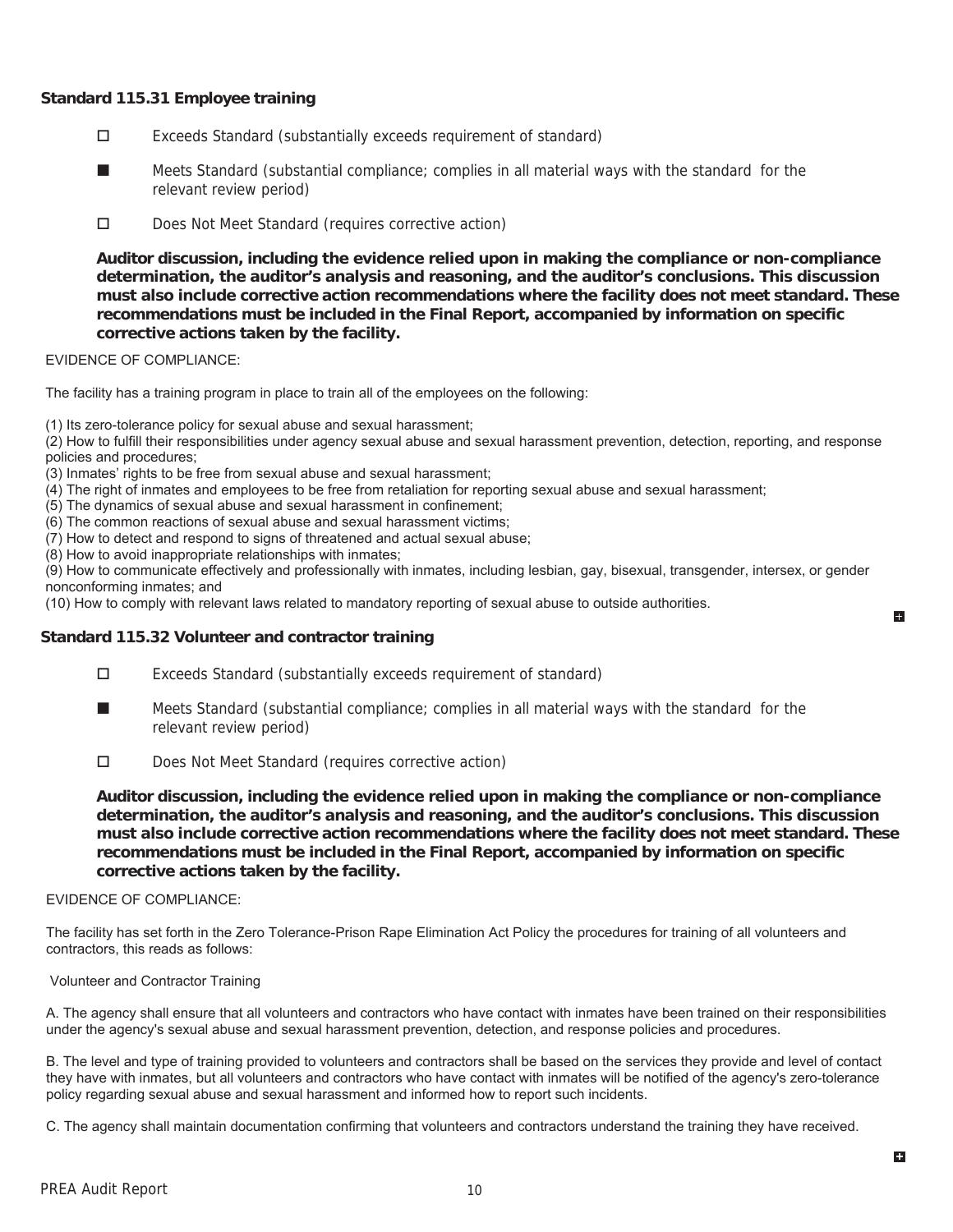### **Standard 115.33 Inmate education**

- Exceeds Standard (substantially exceeds requirement of standard)
- Meets Standard (substantial compliance; complies in all material ways with the standard for the relevant review period) ■
- D Does Not Meet Standard (requires corrective action)

**Auditor discussion, including the evidence relied upon in making the compliance or non-compliance determination, the auditor's analysis and reasoning, and the auditor's conclusions. This discussion must also include corrective action recommendations where the facility does not meet standard. These recommendations must be included in the Final Report, accompanied by information on specific corrective actions taken by the facility.**

#### EVIDENCE OF COMPLIANCE:

The facility has a training program in place through policy to train the inmates on PREA. The training meets the requirements of the PREA standards. Any inmate being received at the facility is given the information relative to the agency's zero-tolerance policy regarding sexual abuse and sexual harassment and how to report incidents or suspicions of sexual abuse or sexual harassment. This information is given in writing in a separate pamphlet, this pamphlet is in the process of being added to the inmate handbook. I reviewed both the pamphlet and handbook the information is clear and outlines specific topics listed above. I interviewed several inmates who were booked into the facility within the last two weeks, they did receive the pamphlet with the information. I found during my interviews that most of the inmates were under the influence upon their arrival at the facility and remember very little of the process. Giving them the information to take with them to read is an effective way to provide the inmates with the information.

#### EVIDENCE OF INITIAL NON-COMPLIANCE AND CORRECTIVE ACTION TAKEN:

No inmate training has taken place to date. This was discussed with both the warden and the PREA Coordinator, they informed me that they did not have the proper equipment to show the video. They have taken care of the issue and will begin training all of the inmates at the facility immediately. Upon this training being completed it will be documented.

E.

### **Standard 115.34 Specialized training: Investigations**

- Exceeds Standard (substantially exceeds requirement of standard) ■
- $\Box$  Meets Standard (substantial compliance; complies in all material ways with the standard for the relevant review period)
- Does Not Meet Standard (requires corrective action)

**Auditor discussion, including the evidence relied upon in making the compliance or non-compliance determination, the auditor's analysis and reasoning, and the auditor's conclusions. This discussion must also include corrective action recommendations where the facility does not meet standard. These recommendations must be included in the Final Report, accompanied by information on specific corrective actions taken by the facility.**

#### EVIDENCE OF COMPLIANCE:

The investigators at the facility have been trained in conducting investigations in confinement settings, techniques for interviewing sexual abuse victims, Garrity and Miranda warnings, and evidence collection for both administrative and criminal investigations.

This training was provided by the Pennsylvania Department of Corrections, with assistance from the Pennsylvania State Police. I created the blocks of instruction for the training, they are informative and cover all topics discussed in the standards.

The facility documents all investigators who have attended the training.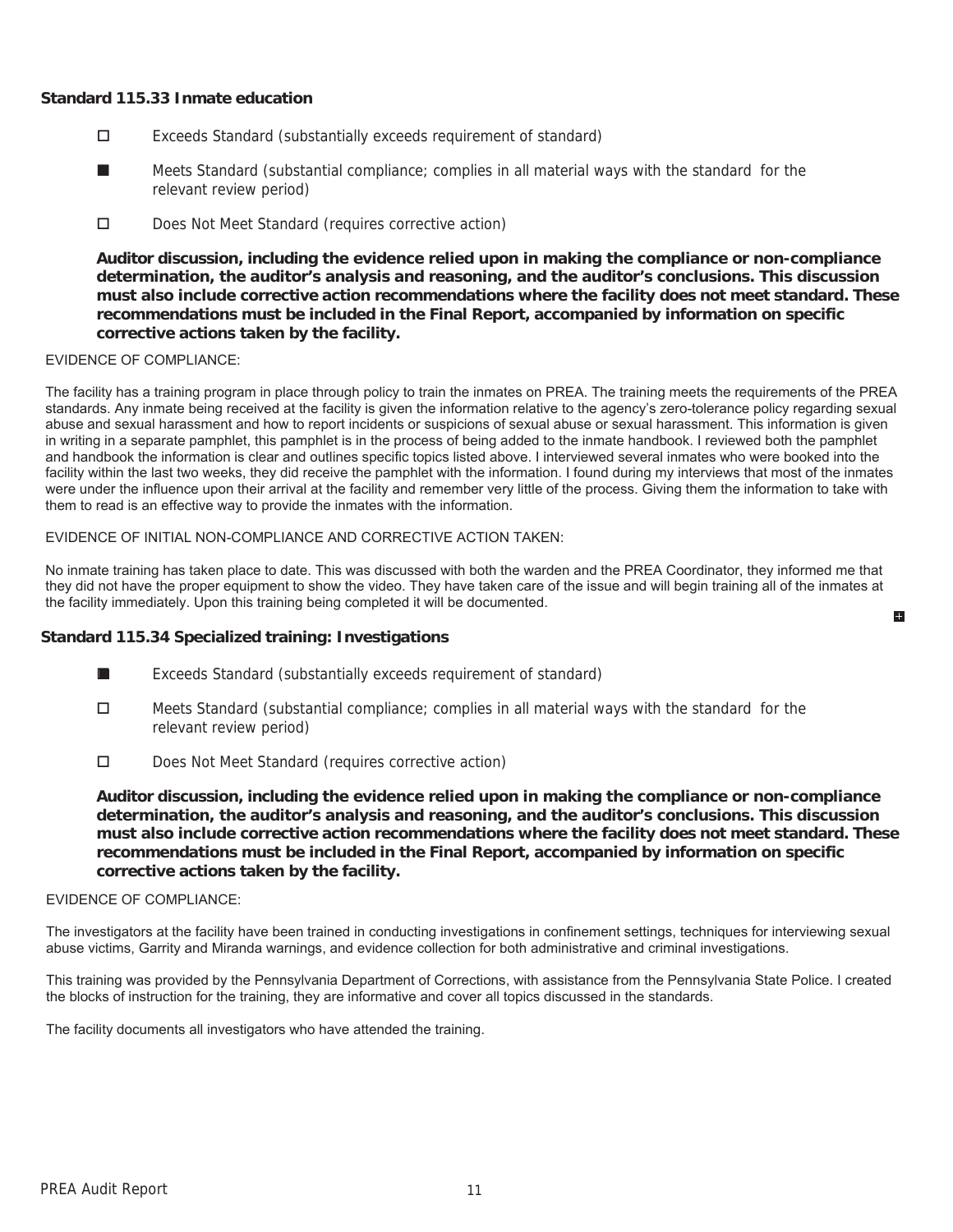# **Standard 115.35 Specialized training: Medical and mental health care**

- Exceeds Standard (substantially exceeds requirement of standard)
- Meets Standard (substantial compliance; complies in all material ways with the standard for the relevant review period) ■
- Does Not Meet Standard (requires corrective action)

**Auditor discussion, including the evidence relied upon in making the compliance or non-compliance determination, the auditor's analysis and reasoning, and the auditor's conclusions. This discussion must also include corrective action recommendations where the facility does not meet standard. These recommendations must be included in the Final Report, accompanied by information on specific corrective actions taken by the facility.**

#### EVIDENCE OF COMPLIANCE:

The facility has a training program in place to train all of the employees and medical staff on the following:

(1) Its zero-tolerance policy for sexual abuse and sexual harassment;

(2) How to fulfill their responsibilities under agency sexual abuse and sexual harassment prevention, detection, reporting, and response policies and procedures;

- (3) Inmates' rights to be free from sexual abuse and sexual harassment;
- (4) The right of inmates and employees to be free from retaliation for reporting sexual abuse and sexual harassment;
- (5) The dynamics of sexual abuse and sexual harassment in confinement;
- (6) The common reactions of sexual abuse and sexual harassment victims;

(7) How to detect and respond to signs of threatened and actual sexual abuse;

(8) How to avoid inappropriate relationships with inmates;

(9) How to communicate effectively and professionally with inmates, including lesbian, gay, bisexual, transgender, intersex, or gender nonconforming inmates; and

(10) How to comply with relevant laws related to mandatory reporting of sexual abuse to outside authorities.

### **Standard 115.41 Screening for risk of victimization and abusiveness**

- Exceeds Standard (substantially exceeds requirement of standard)
- Meets Standard (substantial compliance; complies in all material ways with the standard for the relevant review period) ■
- Does Not Meet Standard (requires corrective action)

**Auditor discussion, including the evidence relied upon in making the compliance or non-compliance determination, the auditor's analysis and reasoning, and the auditor's conclusions. This discussion must also include corrective action recommendations where the facility does not meet standard. These recommendations must be included in the Final Report, accompanied by information on specific corrective actions taken by the facility.**

H

B

#### EVIDENCE OF COMPLIANCE:

The facility uses a comprehensive screening tool to screen incoming inmates at the time of booking. The questions asked are in depth and obtain most of the information required in the standard. The inmates are placed in a classification unit, until the screening information is reviewed by a Lieutenant. This process takes place within 72 hours of arrival. Any new information received during incarceration is taken into consideration for risk of abusiveness or sexual victimization.

The process of booking was explained to me by the PREA Coordinator and the Correctional Officer working in intake on the first day of the audit.

EVIDENCE OF INITIAL NON-COMPLIANCE AND CORRECTIVE ACTION TAKEN:

The facility does not consider all of the risk factors in 115.41 (d).

I provided the list of the risk factors to the PREA Coordinator, who will add them to the intake questions.

CORRECTIVE ACTION TAKEN: The screening tool has been updated to include all risk factors enumerated in 115 41(d)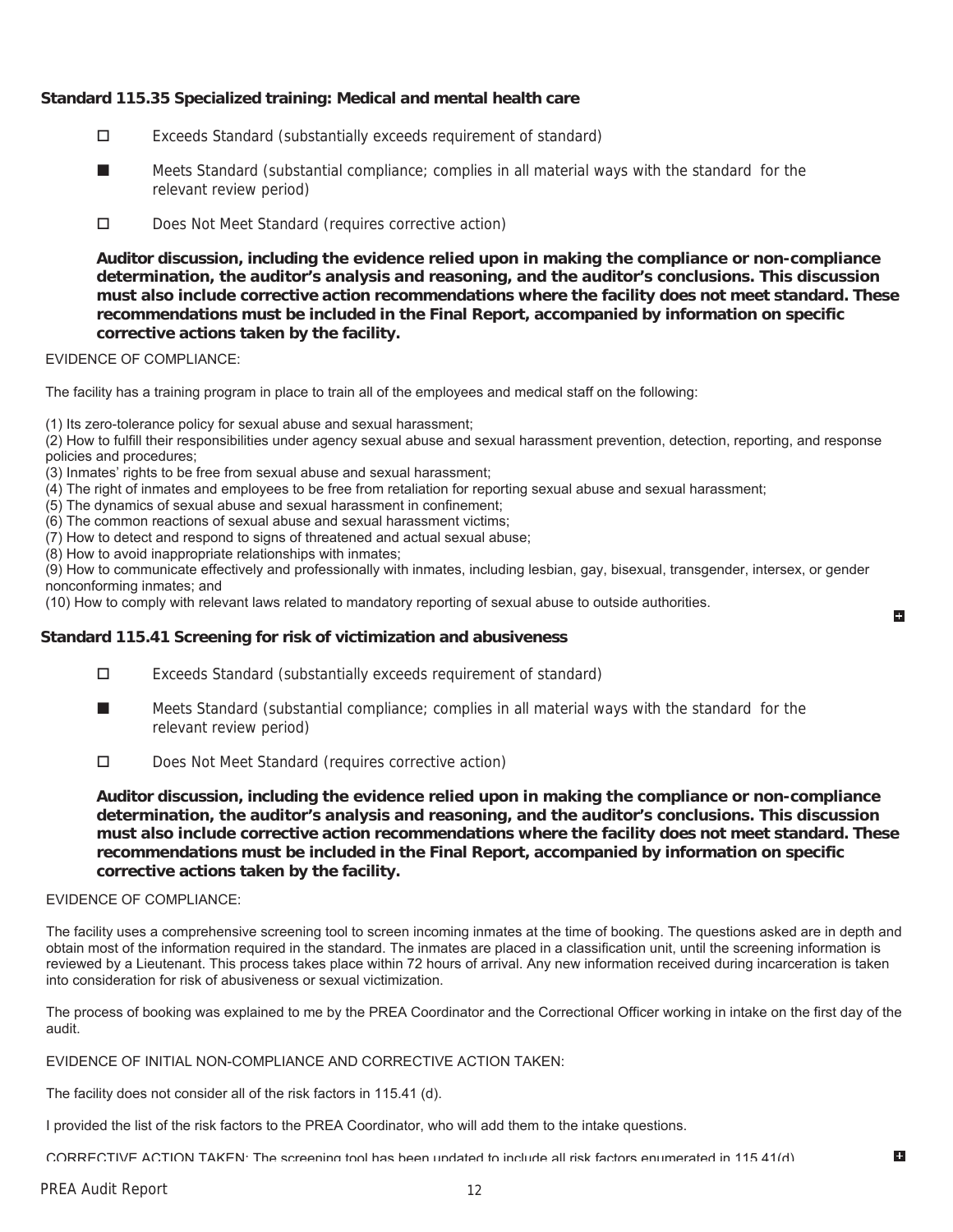# **Standard 115.42 Use of screening information**

- Exceeds Standard (substantially exceeds requirement of standard)
- Meets Standard (substantial compliance; complies in all material ways with the standard for the relevant review period) ■
- Does Not Meet Standard (requires corrective action)

**Auditor discussion, including the evidence relied upon in making the compliance or non-compliance determination, the auditor's analysis and reasoning, and the auditor's conclusions. This discussion must also include corrective action recommendations where the facility does not meet standard. These recommendations must be included in the Final Report, accompanied by information on specific corrective actions taken by the facility.**

#### EVIDENCE OF COMPLIANCE:

The facility utilizes the information from the screening tool to keep separate those inmates at high risk of being sexually victimized from those at high risk of being sexually abusive. This is done on a case by case basis, and the decisions are made from all information on hand at that time.

During the interviews with the random staff the assignment of inmates was discussed, all of the interviewees related that they constantly monitor activities of the inmates to ensure the safety of any inmate who is at high risk for victimization. The PREA Coordinator also verified the process of the screening tool information and how they make housing unit assignments using the screening tool.

The facility utilizes this information to ensure the health and safety of transgender or intersex inmates. During my interview with an inmate who identified himself as transgender, he informed me that his housing assignment was made to ensure his health and safety. He related that he has not been denied any recreational or other activities because of his housing assignment. He also informed me that the facility took his own perception into account when making his housing assignment. He verified that he can shower and toilet in private, but added that all inmates can.

 $\mathbf{H}$ 

The facility does not have a designated unit for lesbian gay bisexual transgender or intersex inmates

#### **Standard 115.43 Protective custody**

- Exceeds Standard (substantially exceeds requirement of standard)
- Meets Standard (substantial compliance; complies in all material ways with the standard for the relevant review period) ■
- Does Not Meet Standard (requires corrective action)

**Auditor discussion, including the evidence relied upon in making the compliance or non-compliance determination, the auditor's analysis and reasoning, and the auditor's conclusions. This discussion must also include corrective action recommendations where the facility does not meet standard. These recommendations must be included in the Final Report, accompanied by information on specific corrective actions taken by the facility.**

#### EVIDENCE OF COMPLIANCE:

The facility does not place inmates in involuntary segregated housing because they are at high risk for victimization. All inmates at the facility, other than those in disciplinary housing, have the same access to programs, education, privileges and work opportunities.

This information was verified through the inmate interviews and interviews with staff.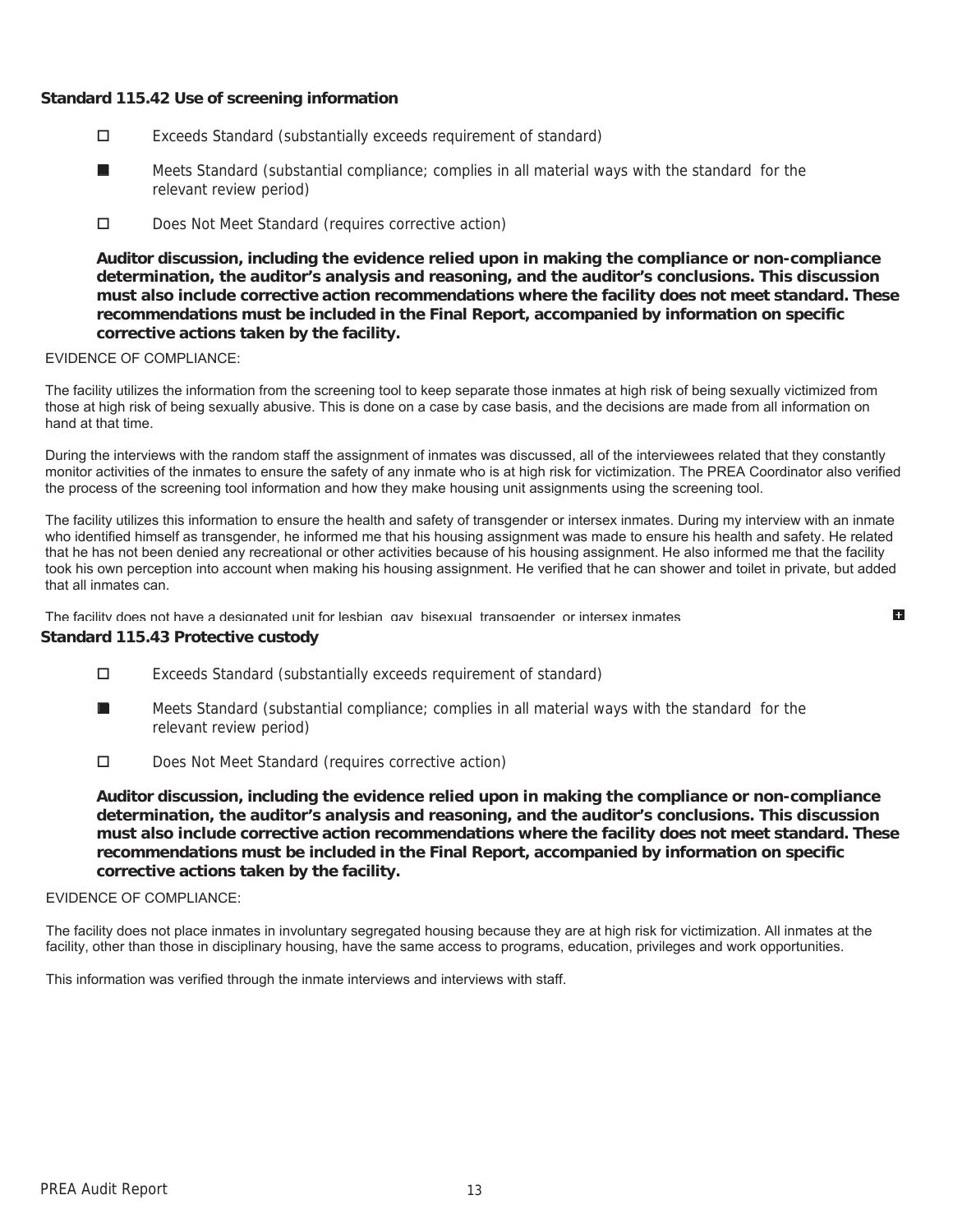## **Standard 115.51 Inmate reporting**

- Exceeds Standard (substantially exceeds requirement of standard) ■
- □ Meets Standard (substantial compliance; complies in all material ways with the standard for the relevant review period)
- Does Not Meet Standard (requires corrective action)

**Auditor discussion, including the evidence relied upon in making the compliance or non-compliance determination, the auditor's analysis and reasoning, and the auditor's conclusions. This discussion must also include corrective action recommendations where the facility does not meet standard. These recommendations must be included in the Final Report, accompanied by information on specific corrective actions taken by the facility.**

### EVIDENCE OF COMPLIANCE:

The facility provides several internal ways of privately reporting sexual abuse and sexual harassment, retaliation by other inmates or staff for reporting sexual abuse and sexual harassment, and staff neglect or violation of responsibilities that may have contributed to such incidents. The staff and inmates interviewed were all aware of internal reporting, such as reporting directly to a staff member or in written form through channels. Everyone was also aware of the PREA tip line which goes the State Correctional Facility at Camp Hill, this line can be used anonymously for reporting incidents.

All of these reports, unless it is an incident that needs immediate attention, are filtered to the PREA Coordinator, if unavailable to a trained investigator.

I was able to view the posters with the PREA tip line number in all of the housing units, corridors, and common areas.

### **Standard 115.52 Exhaustion of administrative remedies**

- Exceeds Standard (substantially exceeds requirement of standard)
- Meets Standard (substantial compliance; complies in all material ways with the standard for the relevant review period) ■
- Does Not Meet Standard (requires corrective action)

**Auditor discussion, including the evidence relied upon in making the compliance or non-compliance determination, the auditor's analysis and reasoning, and the auditor's conclusions. This discussion must also include corrective action recommendations where the facility does not meet standard. These recommendations must be included in the Final Report, accompanied by information on specific corrective actions taken by the facility.**

#### EVIDENCE OF COMPLIANCE:

The facility has an extensive inmate grievance policy that does not establish any time-lines for reporting any grievances. The inmate is not required to attempt to resolve the grievance with staff. The grievances are directed to the Warden who assigns them to a staff member for investigation. During my interview with Warden Bishop he advised me that if he receives any complaint of inappropriate behavior of a staff member, that staff member is removed from any post where he would have contact with the inmate. The staff member will remain in this position until the investigation of the complaint is completed. The grievance policy establishes a 10 day time limit on a facility response.

#### EVIDENCE OF INITIAL NON-COMPLIANCE AND CORRECTIVE ACTION TAKEN:

The grievance policy does not address any emergency grievance that alleges substantial risk of imminent sexual abuse. This needs to be added to the grievance policy, once this is completed the facility will be in compliance with this standard.

CORRECTIVE ACTION TAKEN: The grievance policy has been updated and addresses emergency grievance that alleges substantial risk of imminent sexual abuse. This policy was changed shortly after the interim report was issued and the policy was reviewed.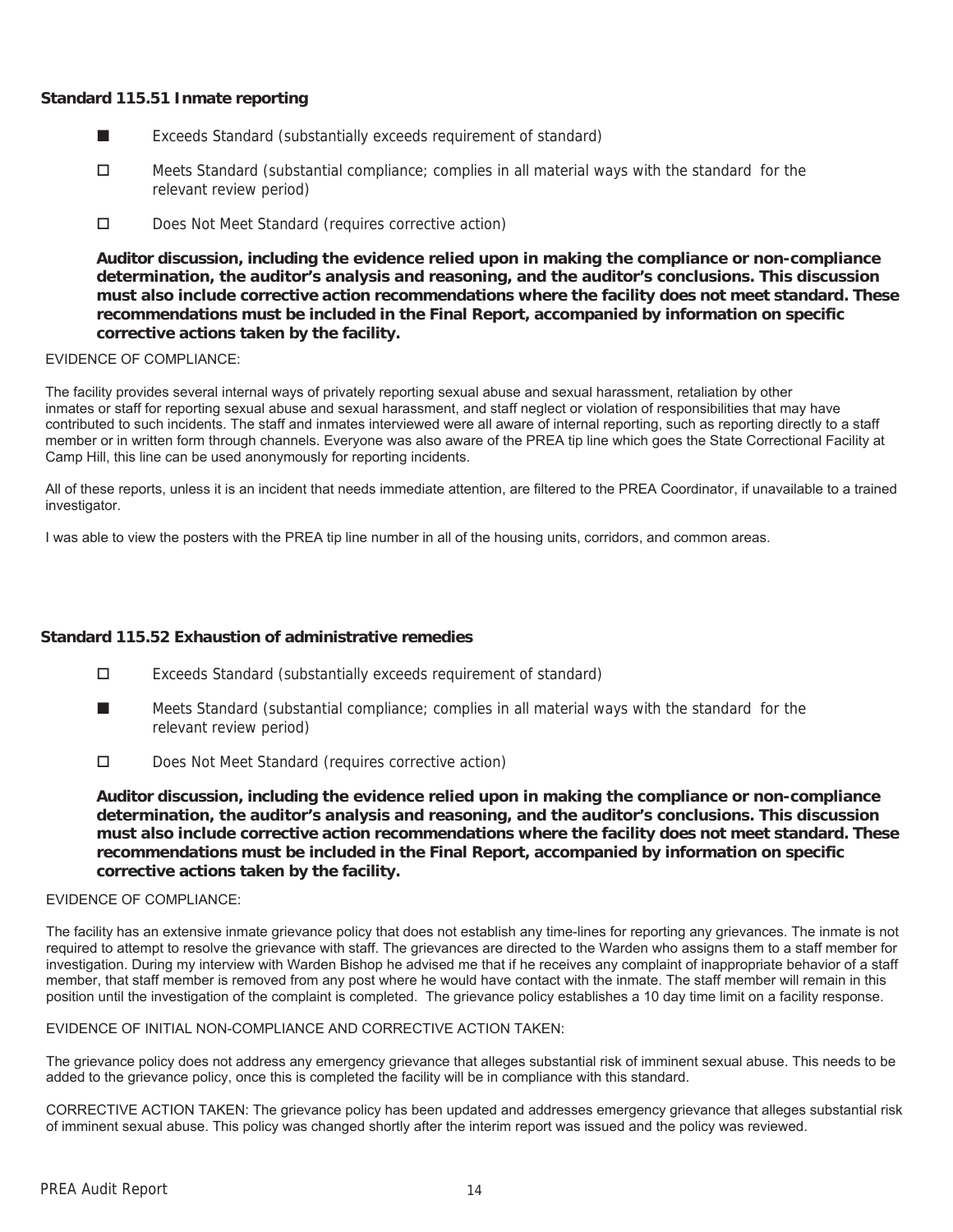# **Standard 115.53 Inmate access to outside confidential support services**

- Exceeds Standard (substantially exceeds requirement of standard)
- Meets Standard (substantial compliance; complies in all material ways with the standard for the relevant review period) ■
- Does Not Meet Standard (requires corrective action)

**Auditor discussion, including the evidence relied upon in making the compliance or non-compliance determination, the auditor's analysis and reasoning, and the auditor's conclusions. This discussion must also include corrective action recommendations where the facility does not meet standard. These recommendations must be included in the Final Report, accompanied by information on specific corrective actions taken by the facility.**

### EVIDENCE OF COMPLIANCE:

The inmates have access to outside confidential support services, this is established in the Zero Tolerance-Prison Rape Elimination Act Policy. Prior to this policy the inmates were afforded the opportunity to use these services through the medical department and Wayne County Victim Intervention Program and Wayne County Mental Health Mental Retardation. This information is distributed to the inmates per capita during their medical intake interview.

I found six of the random inmates interviewed had used these confidential services. They all told me that it is completed in confidence, and they felt that the system worked.

It should be noted that the facility had no incidents of sexual abuse where these services were utilized.

### **Standard 115.54 Third-party reporting**

- Exceeds Standard (substantially exceeds requirement of standard)
- Meets Standard (substantial compliance; complies in all material ways with the standard for the relevant review period) ■
- Does Not Meet Standard (requires corrective action)

**Auditor discussion, including the evidence relied upon in making the compliance or non-compliance determination, the auditor's analysis and reasoning, and the auditor's conclusions. This discussion must also include corrective action recommendations where the facility does not meet standard. These recommendations must be included in the Final Report, accompanied by information on specific corrective actions taken by the facility.**

### EVIDENCE OF INITIAL NON-COMPLIANCE AND CORRECTIVE ACTION TAKEN:

The facility has a public website that is administered at the county level. The county is in the process of publishing both the Zero Tolerance-Prison Rape Elimination Act Policy, and established reporting procedures on the website for third party reporters.

CORRECTIVE ACTION TAKEN: The website has been updated and contains the required information for third party reporting as well as the Zero Tolerance-Prison Rape Elimination Act Policy.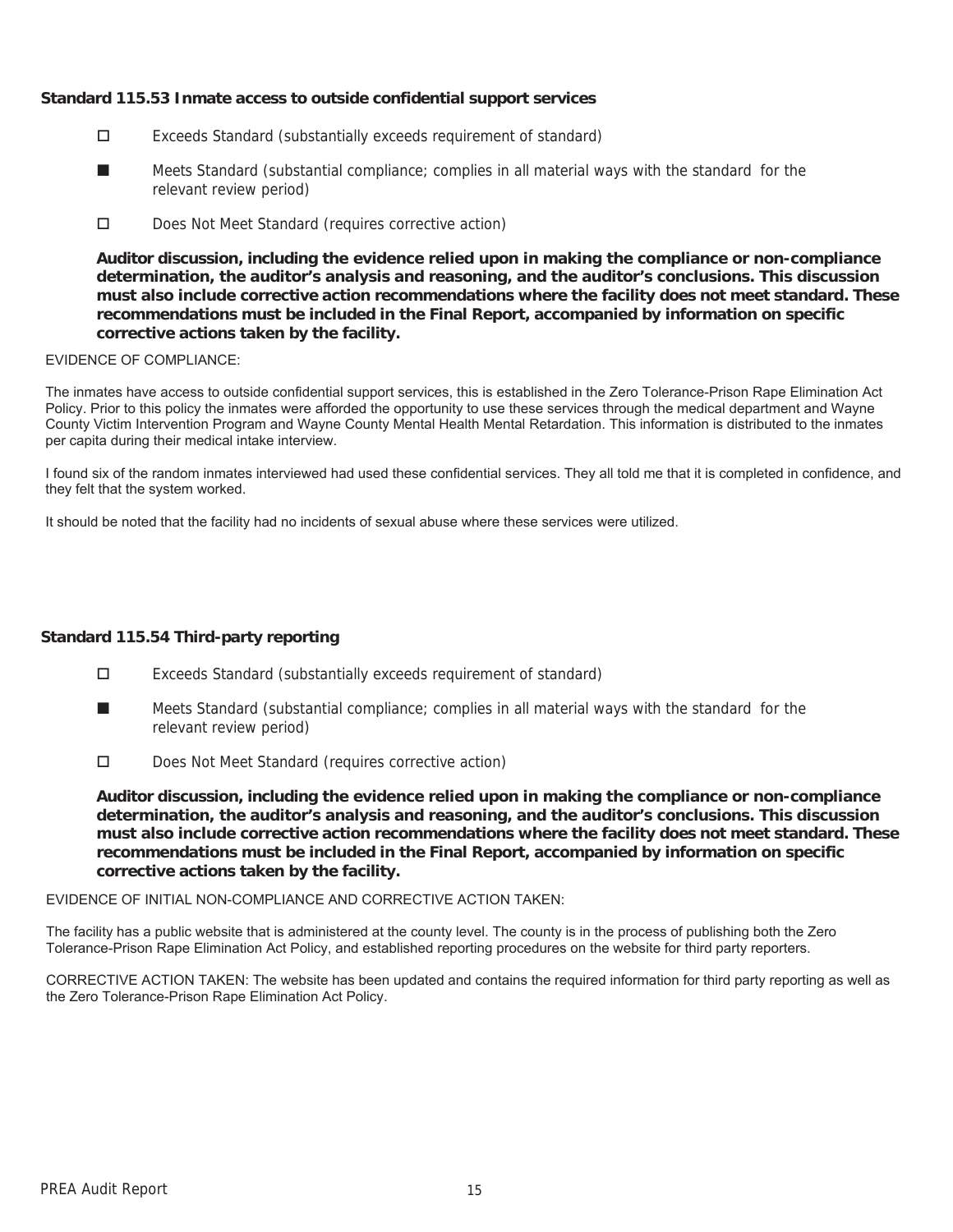# **Standard 115.61 Staff and agency reporting duties**

- Exceeds Standard (substantially exceeds requirement of standard) ■
- □ Meets Standard (substantial compliance; complies in all material ways with the standard for the relevant review period)
- Does Not Meet Standard (requires corrective action)

**Auditor discussion, including the evidence relied upon in making the compliance or non-compliance determination, the auditor's analysis and reasoning, and the auditor's conclusions. This discussion must also include corrective action recommendations where the facility does not meet standard. These recommendations must be included in the Final Report, accompanied by information on specific corrective actions taken by the facility.**

### EVIDENCE OF COMPLIANCE:

The facility has an established reporting procedure for reporting all incidents including any sexual abuse or sexual harassment incident. This operational procedure was in place before the implementation of the PREA standards dictating such procedure. The facility has placed the procedures in the Zero Tolerance-Prison Rape Elimination Act Policy. When I interviewed the random staff I was impressed with the answers related to staff reporting. All of the staff understood the importance of reporting, what their duties were, and how to effectively report this information. The staff also understood the internal reporting system as well as the external reporting avenues. They all understood the importance of keeping the information reported to them private as well as all applicable mandatory reporting laws.

All incidents reviewed were reported and investigated by the facility investigators. During my interviews with the random inmates I asked about the reporting system, if they knew how to report an incident, and if they felt safe with the procedures. They all told me that they were aware of who to report an incident to and felt comfortable with the process.

### **Standard 115.62 Agency protection duties**

- Exceeds Standard (substantially exceeds requirement of standard) ■
- $\Box$  Meets Standard (substantial compliance; complies in all material ways with the standard for the relevant review period)
- Does Not Meet Standard (requires corrective action)

**Auditor discussion, including the evidence relied upon in making the compliance or non-compliance determination, the auditor's analysis and reasoning, and the auditor's conclusions. This discussion must also include corrective action recommendations where the facility does not meet standard. These recommendations must be included in the Final Report, accompanied by information on specific corrective actions taken by the facility.**

#### EVIDENCE OF COMPLIANCE:

The facility dictates in the Zero Tolerance-Prison Rape Elimination Act Policy the immediate response to an inmate who is subject to a substantial risk of imminent sexual abuse. The operational knowledge of the correctional staff exceeds any expectation I had of their response to an incident of this nature. Every staff member described their actions in the same manner, act immediate and protect the alleged victim in the incident. The answers ranged from taking the alleged victim off the block, to locking them in their cell until the incident could be defused. They all would immediately report to the shift sergeant and request assistance.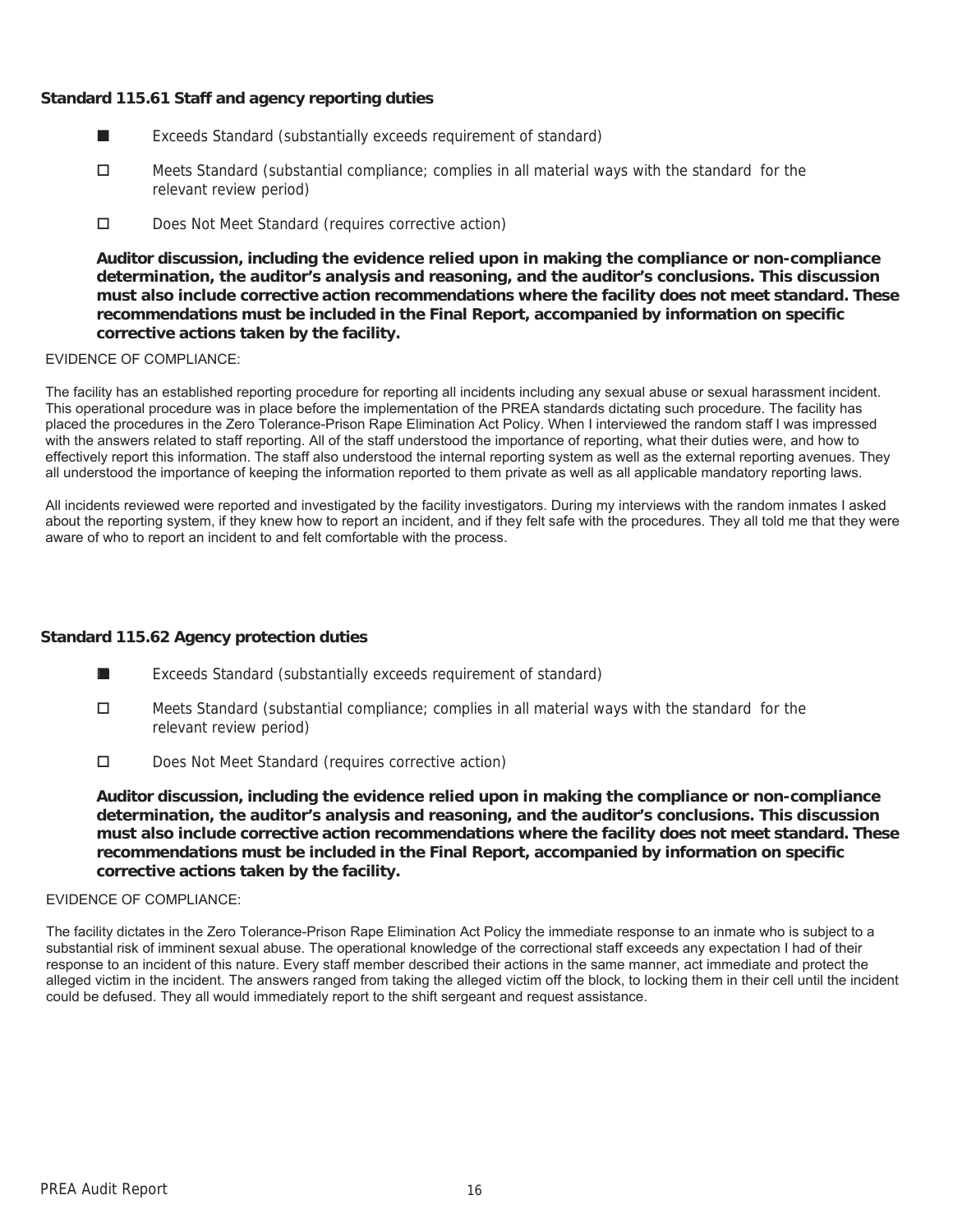# **Standard 115.63 Reporting to other confinement facilities**

- Exceeds Standard (substantially exceeds requirement of standard) ■
- □ Meets Standard (substantial compliance; complies in all material ways with the standard for the relevant review period)
- Does Not Meet Standard (requires corrective action)

**Auditor discussion, including the evidence relied upon in making the compliance or non-compliance determination, the auditor's analysis and reasoning, and the auditor's conclusions. This discussion must also include corrective action recommendations where the facility does not meet standard. These recommendations must be included in the Final Report, accompanied by information on specific corrective actions taken by the facility.**

#### EVIDENCE OF COMPLIANCE:

During my interview with Warden Bishop we discussed any incidents where he needed to report to another confinement facility, he related that he never had to report to another facility on any PREA related matters. I asked him what actions would he take if this occurs. He informed me that he would immediately call the head of the other facility and report the incident to them. He would have the allegations documented at the WCCF and have them forwarded to the facility where it had occurred. I asked if the roles were reversed what would the staff at the WCCF do, he replied that the incident would be investigated.

Warden Bishop's response to this questioning shows his vast experience in corrections, and highlights his expertise in the daily operation of the facility.

### **Standard 115.64 Staff first responder duties**

- Exceeds Standard (substantially exceeds requirement of standard)
- Meets Standard (substantial compliance; complies in all material ways with the standard for the relevant review period) ■
- Does Not Meet Standard (requires corrective action)

**Auditor discussion, including the evidence relied upon in making the compliance or non-compliance determination, the auditor's analysis and reasoning, and the auditor's conclusions. This discussion must also include corrective action recommendations where the facility does not meet standard. These recommendations must be included in the Final Report, accompanied by information on specific corrective actions taken by the facility.**

#### EVIDENCE OF COMPLIANCE:

The facility outlines the duties of the staff first responders in the Zero Tolerance-Prison Rape Elimination Act Policy. During the interviews with the random staff I asked about their response to these incidents. The majority of the staff interviewed related that they would have the inmate taken to medical, and not allow them to change clothes, defecate, urinate or clean themselves up in any manner. The medical personnel interviewed understood their response to these incidents, and her obligation to preserve evidence.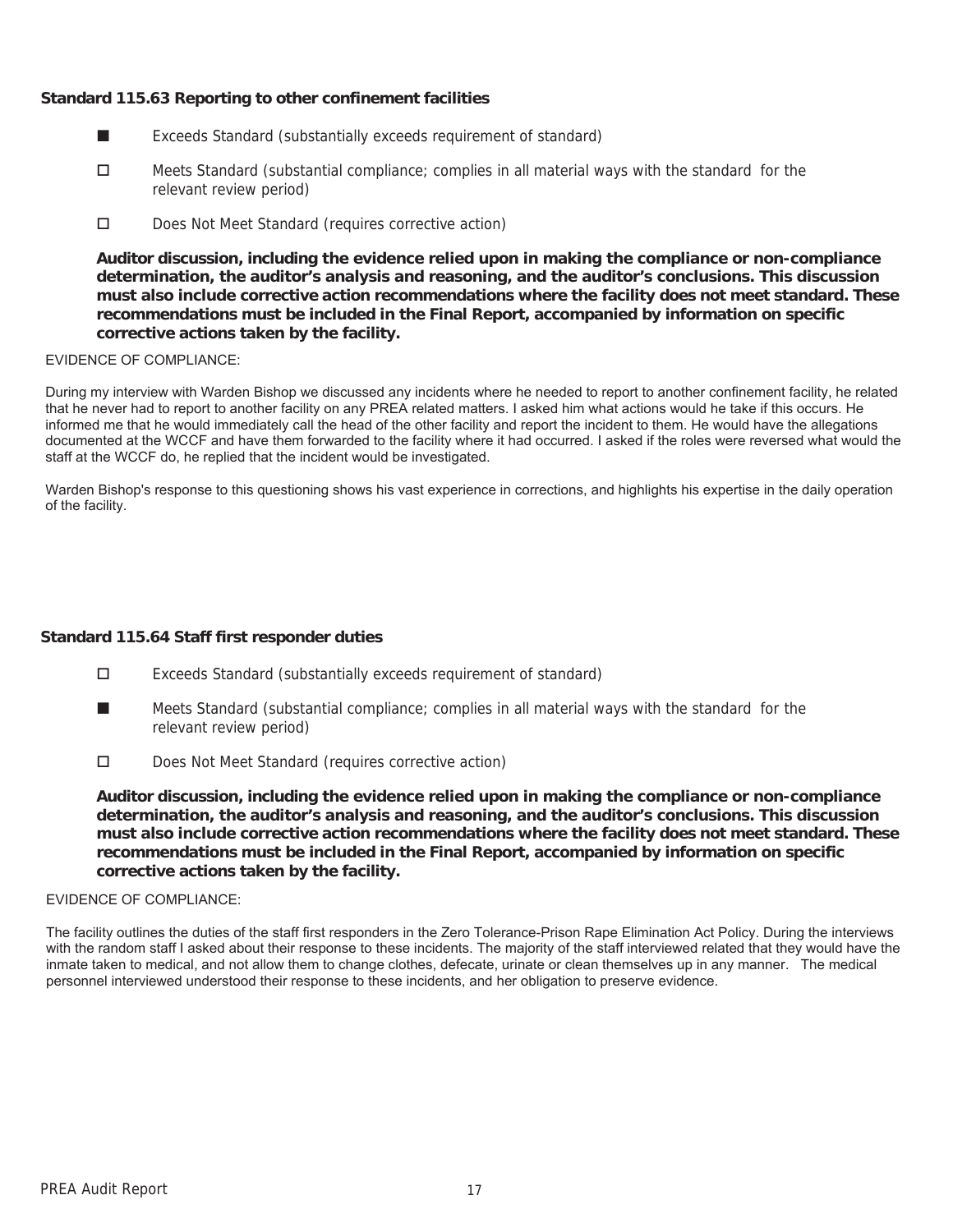## **Standard 115.65 Coordinated response**

- Exceeds Standard (substantially exceeds requirement of standard)
- Meets Standard (substantial compliance; complies in all material ways with the standard for the relevant review period) ■
- Does Not Meet Standard (requires corrective action)

**Auditor discussion, including the evidence relied upon in making the compliance or non-compliance determination, the auditor's analysis and reasoning, and the auditor's conclusions. This discussion must also include corrective action recommendations where the facility does not meet standard. These recommendations must be included in the Final Report, accompanied by information on specific corrective actions taken by the facility.**

### EVIDENCE OF COMPLIANCE:

The facility outlines the coordinated response of staff in the Zero Tolerance-Prison Rape Elimination Policy. This coordinated response outlines the responsibilities of each staff member, to include notifications, evidence collection, and transport to outside facilities.

During the interviews with the random staff, medical personnel, PREA Coordinator and the Warden this aspect was discussed. When I asked the staff members about responding to incidents they understood their responsibilities as far as being initial responders. The medical personnel also understood their responsibilities. Both the PREA Coordinator and the Warden related that any response to an incident of this magnitude would be coordinated through the shift Lieutenant.

# **Standard 115.66 Preservation of ability to protect inmates from contact with abusers**

- Exceeds Standard (substantially exceeds requirement of standard) ■
- $\Box$  Meets Standard (substantial compliance; complies in all material ways with the standard for the relevant review period)
- Does Not Meet Standard (requires corrective action)

**Auditor discussion, including the evidence relied upon in making the compliance or non-compliance determination, the auditor's analysis and reasoning, and the auditor's conclusions. This discussion must also include corrective action recommendations where the facility does not meet standard. These recommendations must be included in the Final Report, accompanied by information on specific corrective actions taken by the facility.**

#### EVIDENCE OF COMPLIANCE:

The facility does not enter into any collective bargaining agreement that would limit their ability to remove alleged staff sexual abusers from contact with inmates.

The Warden and PREA Coordinator both verified that it is the facilities practice to remove a staff member from contact with inmates who allege misconduct by the officer. This practice has been in place well before the PREA Standards were enacted.

This practice shows the facilities ongoing efforts to protect inmates.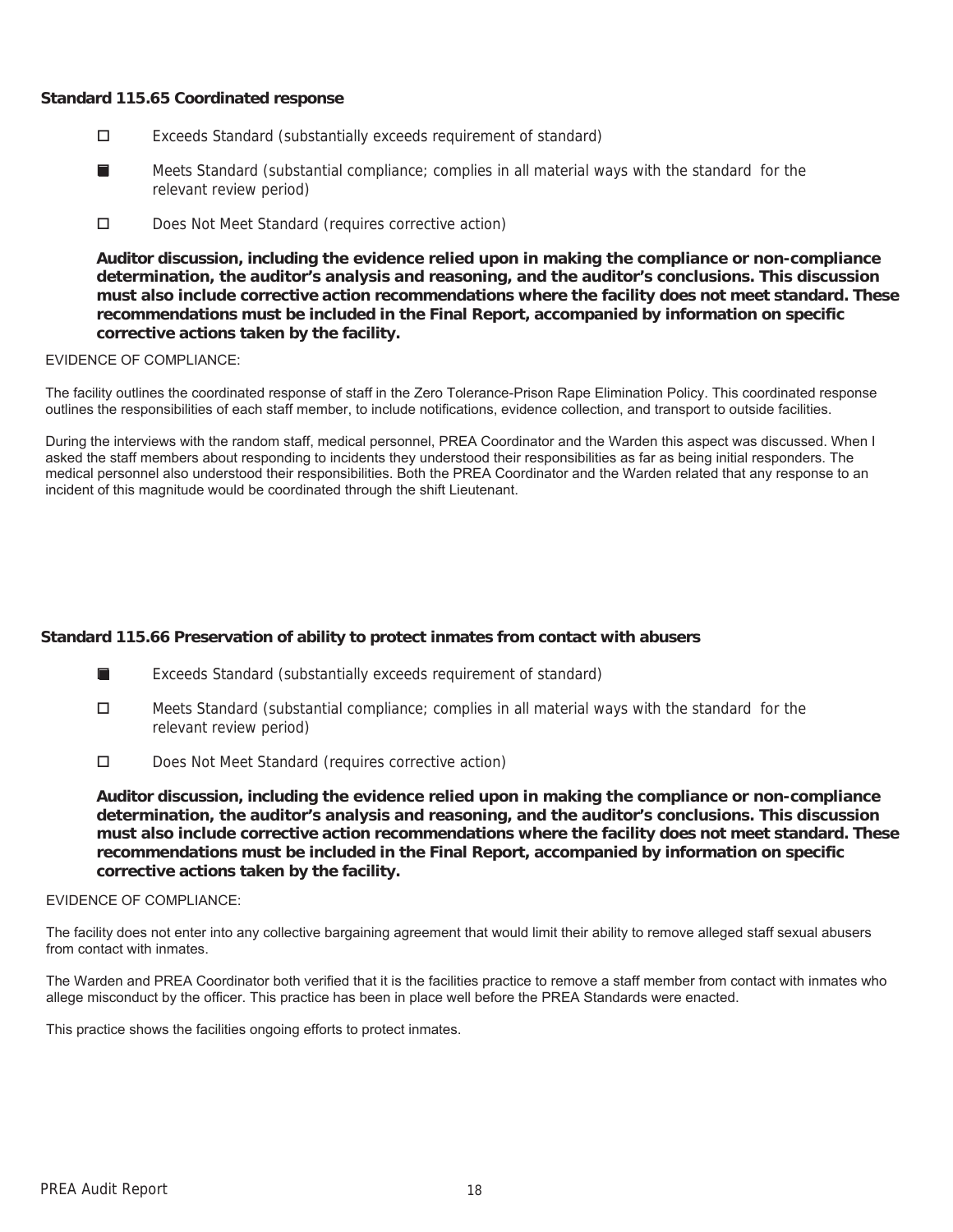# **Standard 115.67 Agency protection against retaliation**

- Exceeds Standard (substantially exceeds requirement of standard)
- Meets Standard (substantial compliance; complies in all material ways with the standard for the relevant review period) ■
- Does Not Meet Standard (requires corrective action)

**Auditor discussion, including the evidence relied upon in making the compliance or non-compliance determination, the auditor's analysis and reasoning, and the auditor's conclusions. This discussion must also include corrective action recommendations where the facility does not meet standard. These recommendations must be included in the Final Report, accompanied by information on specific corrective actions taken by the facility.**

### EVIDENCE OF COMPLIANCE:

The facilities Zero Tolerance-Prison Rape Elimination Act Policy addresses the issues of retaliation and the responsibilities of the PREA Coordinator. The Policy reads as follows:

#### •• PROTECTION AGAINST RETALIATION

1. Any inmate or staff member that reports sexual abuse or harassment or cooperates with an investigation shall be protected from retaliation from staff or other inmates.

2. The PREA coordinator shall be designated to monitor potential retaliation.

3. The PREA coordinator shall employ multiple protection measures, such as housing changes, removal of staff abusers from contact with victims, and emotional support for inmates or staff who fear retaliation.

4. For ninety days following a report of sexual abuse, the PREA coordinator shall monitor the conduct and treatment of inmates or staff involved to observe any changes that may occur to suggest retaliation and act promptly to remedy any such retaliation

E.

# **Standard 115.68 Post-allegation protective custody**

- Exceeds Standard (substantially exceeds requirement of standard)
- Meets Standard (substantial compliance; complies in all material ways with the standard for the relevant review period) ■
- Does Not Meet Standard (requires corrective action)

**Auditor discussion, including the evidence relied upon in making the compliance or non-compliance determination, the auditor's analysis and reasoning, and the auditor's conclusions. This discussion must also include corrective action recommendations where the facility does not meet standard. These recommendations must be included in the Final Report, accompanied by information on specific corrective actions taken by the facility.**

#### EVIDENCE OF COMPLIANCE:

The facility has not placed any inmates in protective custody after an allegation of sexual abuse. The facility has the ability to move inmates from block to block without using protective custody. If this has to be done the inmates have the same access to programs, education, privileges and work opportunities.

This information was verified through the inmate interviews and interviews with staff as to the ability to engage in the specified activities.

I confirmed this information with the PREA coordinator during the interview.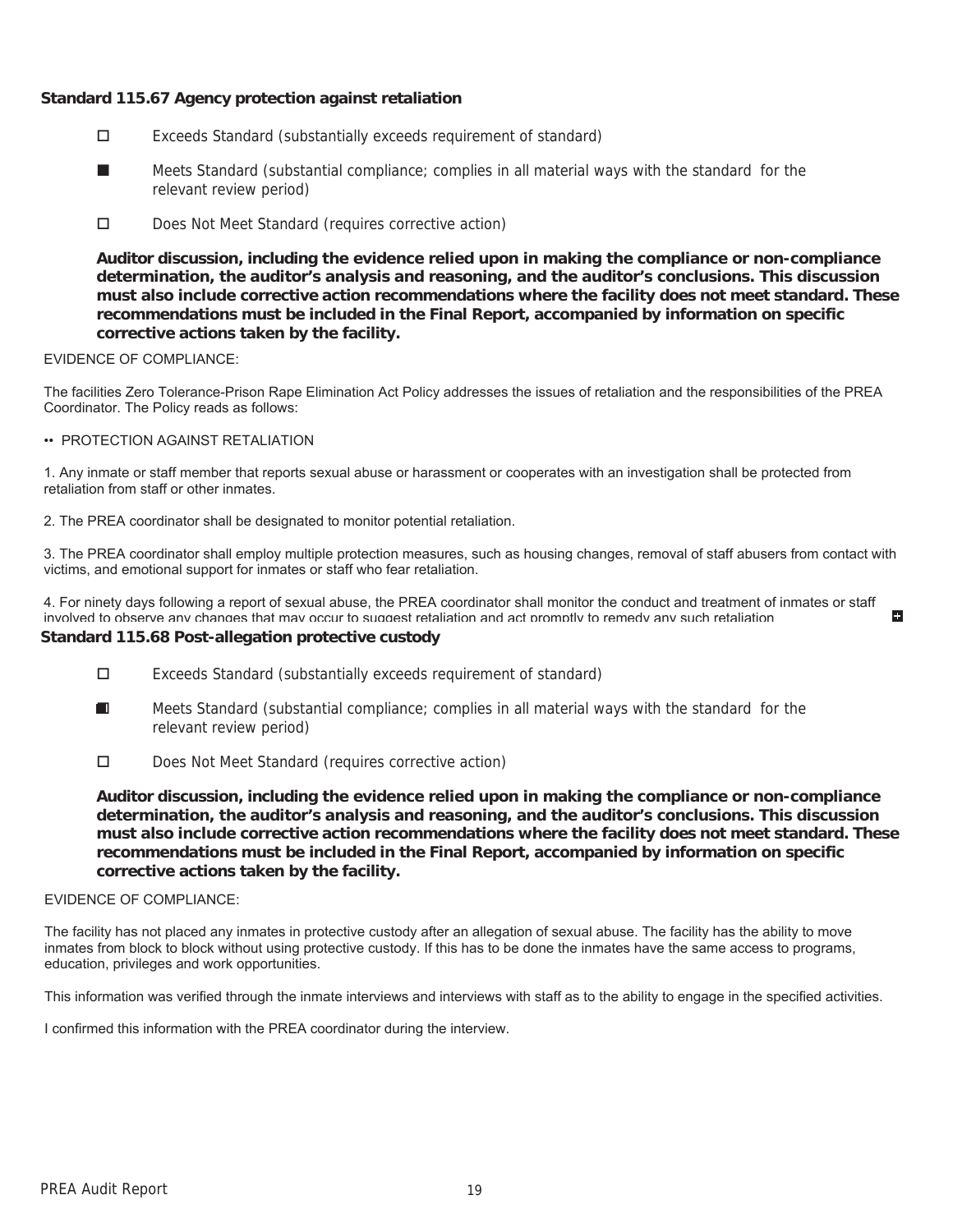# **Standard 115.71 Criminal and administrative agency investigations**

- Exceeds Standard (substantially exceeds requirement of standard)
- Meets Standard (substantial compliance; complies in all material ways with the standard for the relevant review period) ■
- Does Not Meet Standard (requires corrective action)

**Auditor discussion, including the evidence relied upon in making the compliance or non-compliance determination, the auditor's analysis and reasoning, and the auditor's conclusions. This discussion must also include corrective action recommendations where the facility does not meet standard. These recommendations must be included in the Final Report, accompanied by information on specific corrective actions taken by the facility.**

### EVIDENCE OF COMPLIANCE:

The facility conducts administrative investigations they do not conduct any criminal investigations for prosecution. They conduct the initial investigation promptly and thoroughly, when the investigation reaches the threshold of a criminal investigation it is turned over to the Pennsylvania State Police.

Any investigation of Sexual Abuse in the Commonwealth of Pennsylvania is considered a criminal act and would be investigated by an agency with the power to file criminal charges against the actor.

As to the specific subsections of the standard the facility follows the standards to the extent of their involvement of a criminal investigation.

The Pennsylvania State Police have policies and procedures in place, although not subject to this audit, they do comply with all sections of this standard.

# **Standard 115.72 Evidentiary standard for administrative investigations**

- Exceeds Standard (substantially exceeds requirement of standard)
- Meets Standard (substantial compliance; complies in all material ways with the standard for the relevant review period) ■
- Does Not Meet Standard (requires corrective action)

**Auditor discussion, including the evidence relied upon in making the compliance or non-compliance determination, the auditor's analysis and reasoning, and the auditor's conclusions. This discussion must also include corrective action recommendations where the facility does not meet standard. These recommendations must be included in the Final Report, accompanied by information on specific corrective actions taken by the facility.**

#### EVIDENCE OF COMPLIANCE:

The agency does not impose a standard higher than preponderance of the evidence in determining whether allegations of sexual abuse or sexual harassment are substantiated.

During the interview with the PREA Coordinator this was verified. I also had the opportunity to review several investigations conducted by the facility, after reviewing these investigations I found that they do not impose a standard higher than preponderance of the evidence.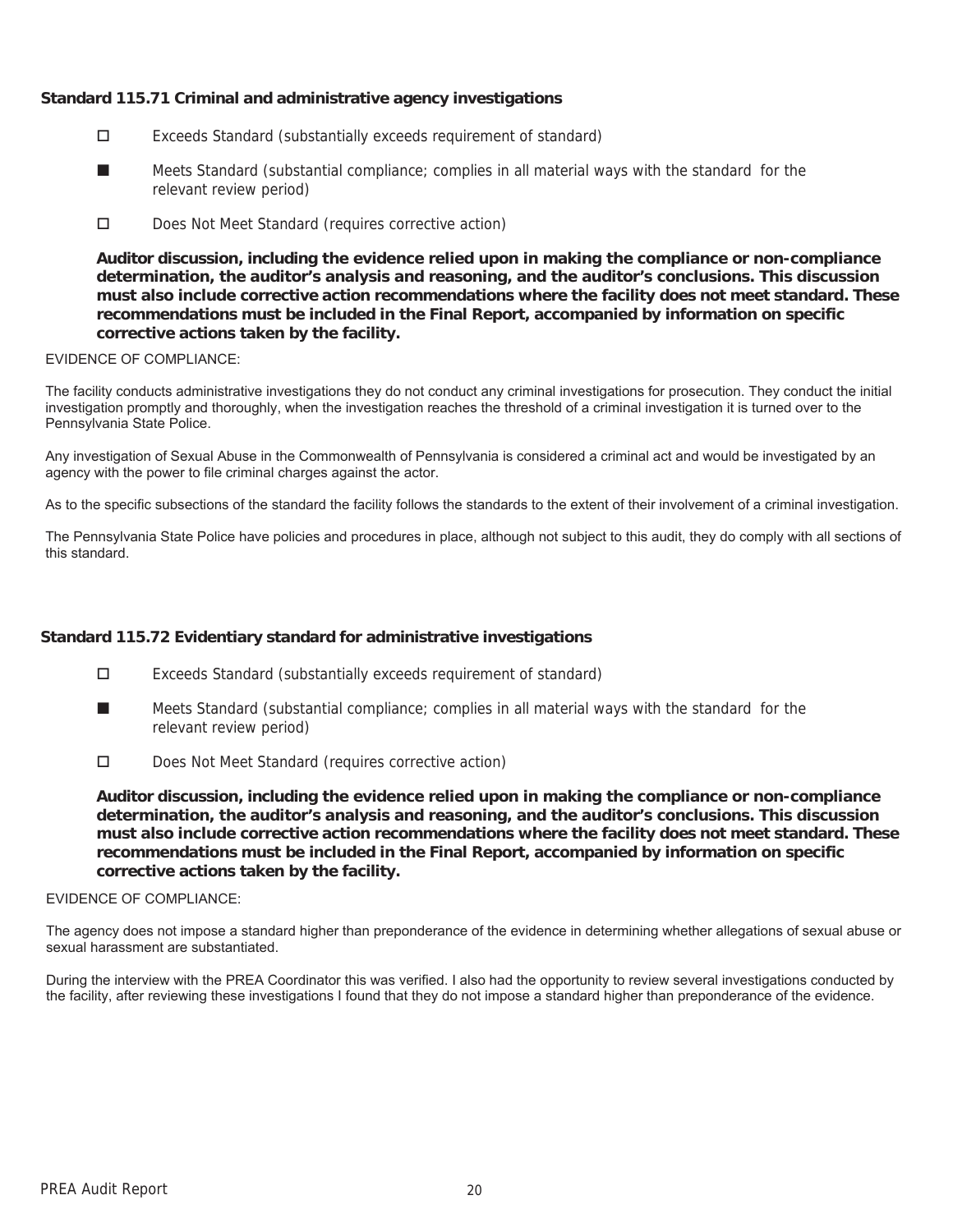# **Standard 115.73 Reporting to inmates**

- Exceeds Standard (substantially exceeds requirement of standard)
- Meets Standard (substantial compliance; complies in all material ways with the standard for the relevant review period) ■
- D Does Not Meet Standard (requires corrective action)

**Auditor discussion, including the evidence relied upon in making the compliance or non-compliance determination, the auditor's analysis and reasoning, and the auditor's conclusions. This discussion must also include corrective action recommendations where the facility does not meet standard. These recommendations must be included in the Final Report, accompanied by information on specific corrective actions taken by the facility.**

#### EVIDENCE OF COMPLIANCE:

The facility addresses reporting to inmates in the Zero Tolerance-Prison Rape Elimination Act Policy. The section reads as follows:

#### REPORTING TO INMATES

1. Following an investigation into an inmate's allegation that he or she suffered sexual abuse in the facility, the PREA coordinator shall inform the inmate.

2. Following an inmate's allegation that a staff member has committed sexual abuse, the PREA coordinator will notify the inmate:

- A. If the staff member is no longer posted within the inmate's unit;
- B. The staff member is no longer employed at the facility
- C. The PREA Coordinator learns of the staff member has been indicted on a charge related to sexual abuse within the facility; or

### **Standard 115.76 Disciplinary sanctions for staff**

- Exceeds Standard (substantially exceeds requirement of standard)
- Meets Standard (substantial compliance; complies in all material ways with the standard for the relevant review period) ■
- Does Not Meet Standard (requires corrective action)

**Auditor discussion, including the evidence relied upon in making the compliance or non-compliance determination, the auditor's analysis and reasoning, and the auditor's conclusions. This discussion must also include corrective action recommendations where the facility does not meet standard. These recommendations must be included in the Final Report, accompanied by information on specific corrective actions taken by the facility.**

Lъ.

#### EVIDENCE OF COMPLIANCE:

The discipline of staff is addressed in two policies. The first being the Zero Tolerance-Prison Rape Elimination Act Policy which reads as follows:

#### STAFF DISCIPLINE

1. Any employee, contract service provider, volunteer , intern, or any individual that conducts business with the Wayne County Correctional Facility who engages in, fails to report, or knowingly condones sexual abuse or harassment of any offender will be subject to appropriate disciplinary action.

2. Any accused staff member, volunteer, visitor, contracted service provider may be suspended pending investigation of any allegations. The Warden will make this decision on a case by case basis, based on evidence and severity of the alleged offense.

Secondly this is also addressed in the Standards of Employee Conduct Policy, this policy reads as follows:

E. Sexual Relationships/Contact With Inmates: Employees may not allow themselves to show partiality toward or become emotionally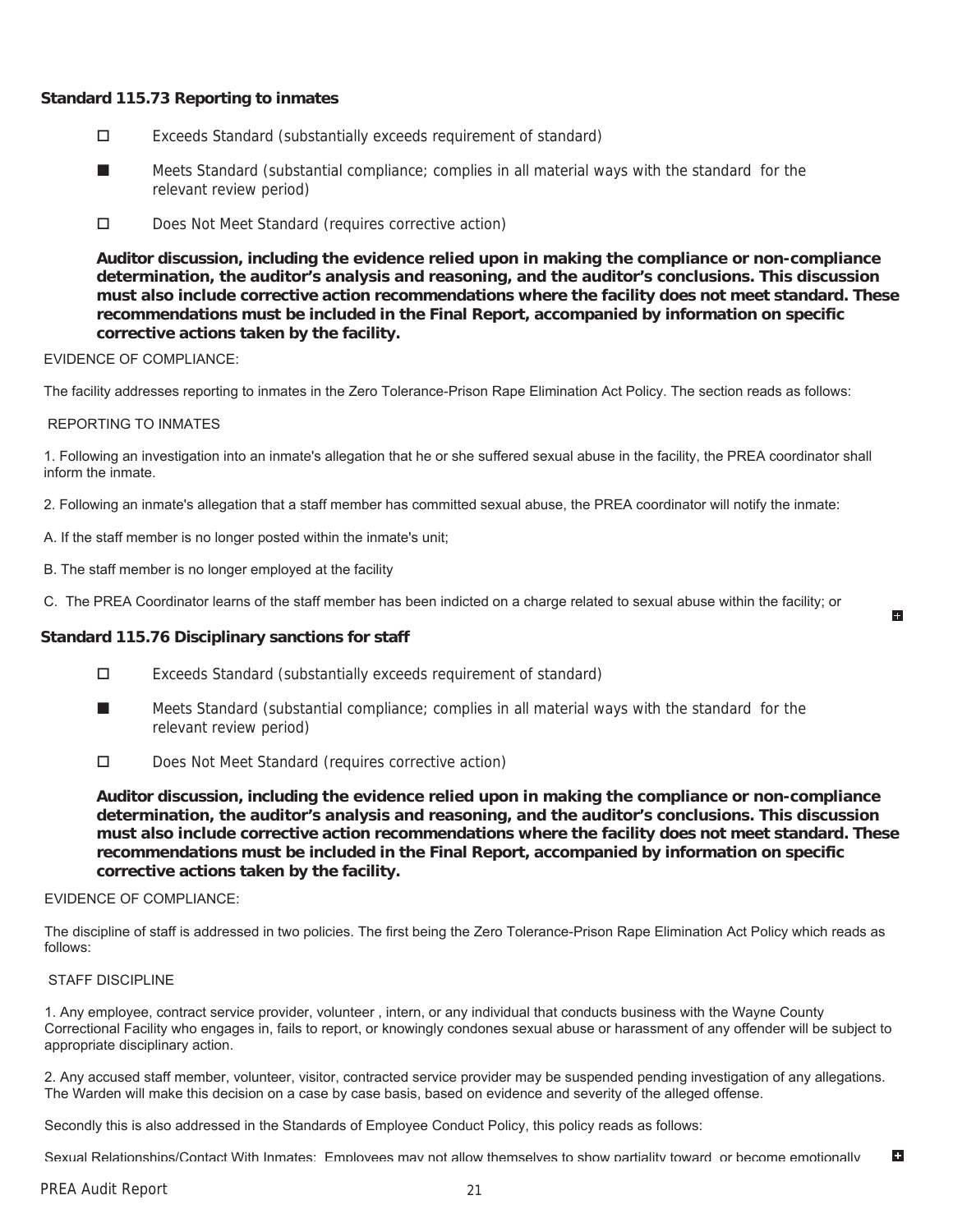# **Standard 115.77 Corrective action for contractors and volunteers**

- Exceeds Standard (substantially exceeds requirement of standard)
- Meets Standard (substantial compliance; complies in all material ways with the standard for the relevant review period) ■
- D Does Not Meet Standard (requires corrective action)

**Auditor discussion, including the evidence relied upon in making the compliance or non-compliance determination, the auditor's analysis and reasoning, and the auditor's conclusions. This discussion must also include corrective action recommendations where the facility does not meet standard. These recommendations must be included in the Final Report, accompanied by information on specific corrective actions taken by the facility.**

#### EVIDENCE OF COMPLIANCE:

The corrective action for contractors and volunteers is addressed in the Zero Tolerance-Prison Rape Elimination Act Policy which reads as follows:

Sexual Relationships/Contact With Inmates: Employees may not allow themselves to show partiality toward, or become emotionally, physically, sexually, or financially involved with inmates, former inmates, or the families of inmates or former inmates. Chaplains, psychologists, and psychiatrists may continue a previously established therapeutic relationship with a former inmate in accordance with their respective codes of professional conduct and responsibility.

(1) An employee may not engage in, or allow another person to engage in, sexual behavior with an inmate. Regardless of whether force is used, or threatened, there is never any such thing as "consensual" sex between staff and inmates.

(2) "Sexual contact" is defined as the intentional touching of "the genitalia, anus, groin, breast, inner thigh, or buttocks." Penetration is not required to support a conviction for sexual contact. All allegations of sexual abuse shall be thoroughly investigated and, when appropriate, referred to authorities for prosecution.  $\mathbf{H}$ 

### **Standard 115.78 Disciplinary sanctions for inmates**

- Exceeds Standard (substantially exceeds requirement of standard)
- Meets Standard (substantial compliance; complies in all material ways with the standard for the relevant review period) ■
- Does Not Meet Standard (requires corrective action)

**Auditor discussion, including the evidence relied upon in making the compliance or non-compliance determination, the auditor's analysis and reasoning, and the auditor's conclusions. This discussion must also include corrective action recommendations where the facility does not meet standard. These recommendations must be included in the Final Report, accompanied by information on specific corrective actions taken by the facility.**

#### EVIDENCE OF COMPLIANCE:

The disciplinary sanctions for inmates in addressed in the Zero Tolerance-Prison Rape Elimination Act Policy, this reads as follows:

#### INMATE DISCIPLINE

1. Offenders will be subject to disciplinary action pursuant to the formal disciplinary process. Criminal charges may also be filed.

2. A reporting inmate may be subject to disciplinary action if the report is determined to be unfounded at the conclusion of the investigation.

3. All sexual activity between inmates is prohibited and will be subject to discipline.

4. An offender may be disciplined for sexual contact with staff only upon finding that the staff member did not consent to the contact.

The Inmate Discipline and Special Housing Policy also addresses the issue of inmate discipline and sanctions for any misconduct within ES. the facility This policy was reviewed and the discipline outlined meets the standard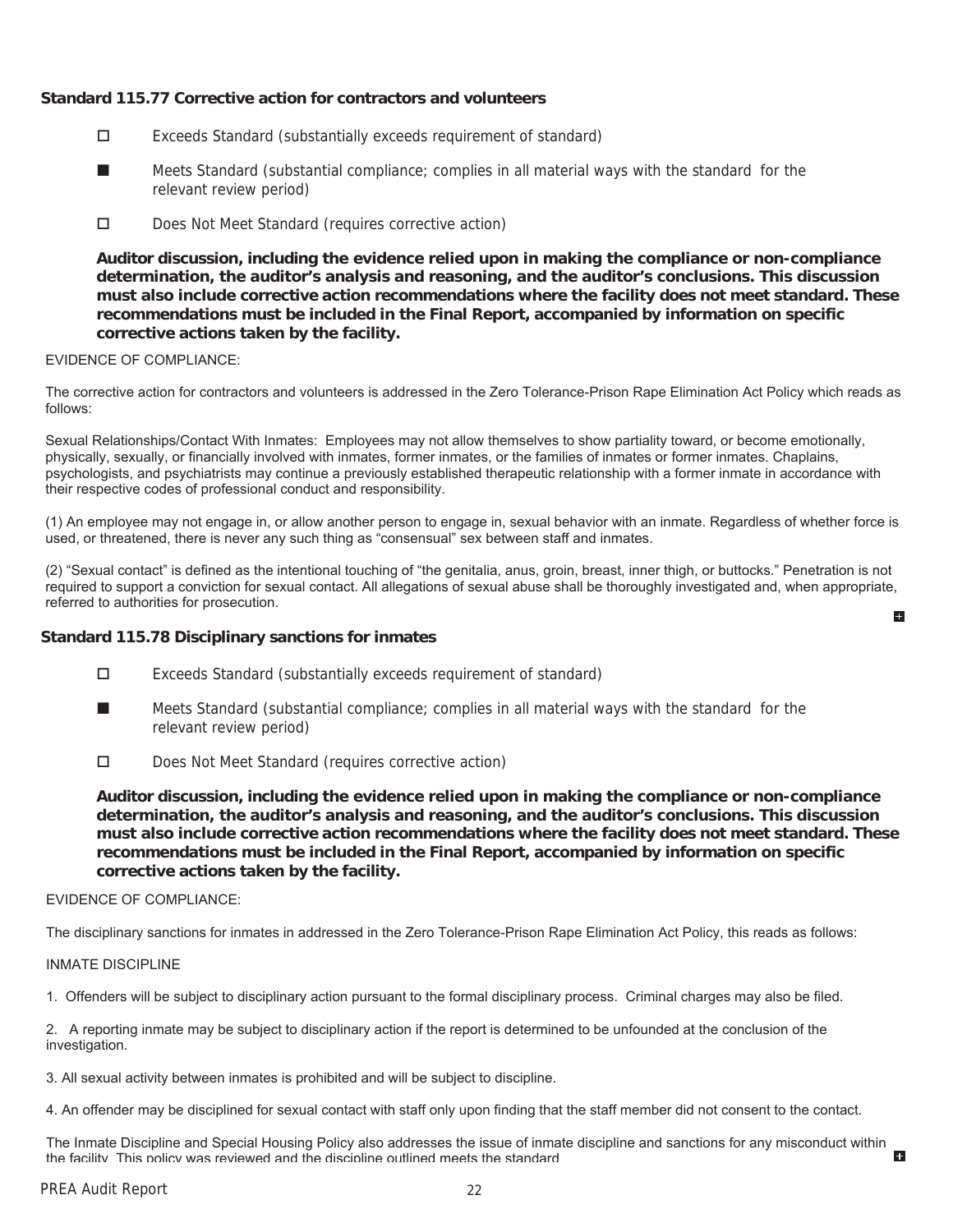# **Standard 115.81 Medical and mental health screenings; history of sexual abuse**

- Exceeds Standard (substantially exceeds requirement of standard)
- Meets Standard (substantial compliance; complies in all material ways with the standard for the relevant review period) ■
- D Does Not Meet Standard (requires corrective action)

**Auditor discussion, including the evidence relied upon in making the compliance or non-compliance determination, the auditor's analysis and reasoning, and the auditor's conclusions. This discussion must also include corrective action recommendations where the facility does not meet standard. These recommendations must be included in the Final Report, accompanied by information on specific corrective actions taken by the facility.**

#### EVIDENCE OF INITIAL NON-COMPLIANCE AND CORRECTIVE ACTION TAKEN:

As per the screening tool the inmates are not asked any questions relative to prior sexual victimization, the inmates however are interviewed by medical upon arrival and spoken with relative past history. Those inmates who have any issues relative that need addressing are offered services by Wayne County Mental Health Mental Retardation.

No incidents of an inmate reporting sexual victimization on their own was identified.

During the inmate interviews I found that several inmates had reported issues pertaining to prior mental health issues and were offered services through Wayne County MH/MR.

Upon the screening tool questions under standard 115.41 being revised, the facility will be in compliance with this standard.

CORRECTIVE ACTION TAKEN: The screening tool has been revised to include questions relative to prior sexual victimization, the inmates are also interviewed by medical upon arrival and questioned about relative past history. Those inmates who have any issues that need addressing are offered services by Wayne County Mental Health Mental Retardation. H.

### **Standard 115.82 Access to emergency medical and mental health services**

- Exceeds Standard (substantially exceeds requirement of standard)
- Meets Standard (substantial compliance; complies in all material ways with the standard for the relevant review period) ■
- Does Not Meet Standard (requires corrective action)

**Auditor discussion, including the evidence relied upon in making the compliance or non-compliance determination, the auditor's analysis and reasoning, and the auditor's conclusions. This discussion must also include corrective action recommendations where the facility does not meet standard. These recommendations must be included in the Final Report, accompanied by information on specific corrective actions taken by the facility.**

#### EVIDENCE OF COMPLIANCE:

No incidents have been reported within the last 12 months that would require these actions to be taken. The responsibilities are outlined in the Zero Tolerance-Prison Rape Elimination Act Policy and read as follows:

#### MEDICAL

1. The offender will be escorted to the Medical Department in any situation where there is an allegation of sexual abuse of an inmate.

2. The offender will be examined by the medical staff immediately, to ensure the absence of any injury requiring urgent treatment. It will not be necessary for staff to examine the offender's genitalia unless urgent medical treatment is necessary because the offender will be sent to an outside facility for an examination. Additionally, photographs of the offender will not be taken at the facility, if they are sent to an outside facility, as the photographs will be taken there.

3. If sexual misconduct is suspected and the inmate/ victim reports an allegation of vaginal, oral, and/or anal penetration by a body part or inanimate object, and the most recent act occurred within the past 96 hours, then he/she will be transported to a medical facility to be examined by a medical professional who is skilled and experienced in the use of a rape kit for the collection of evidence. The offender will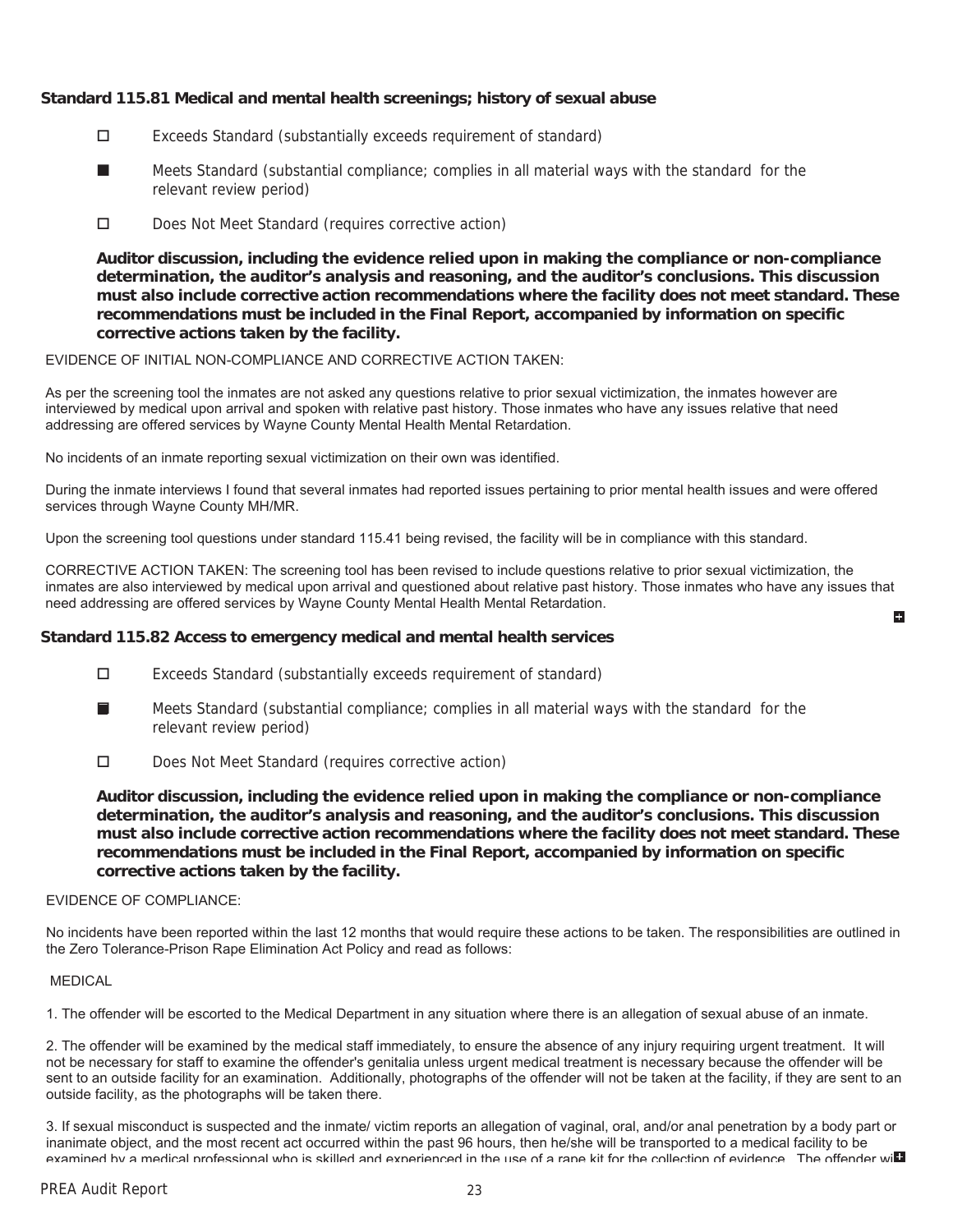# **Standard 115.83 Ongoing medical and mental health care for sexual abuse victims and abusers**

- Exceeds Standard (substantially exceeds requirement of standard)
- Meets Standard (substantial compliance; complies in all material ways with the standard for the relevant review period) ■
- Does Not Meet Standard (requires corrective action)

**Auditor discussion, including the evidence relied upon in making the compliance or non-compliance determination, the auditor's analysis and reasoning, and the auditor's conclusions. This discussion must also include corrective action recommendations where the facility does not meet standard. These recommendations must be included in the Final Report, accompanied by information on specific corrective actions taken by the facility.**

### EVIDENCE OF COMPLAINCE:

This standard is addressed in the Zero Tolerance-Prison Rape Elimination Act Policy and reads as follows:

#### MEDICAL

1. The offender will be escorted to the Medical Department in any situation where there is an allegation of sexual abuse of an inmate.

2. The offender will be examined by the medical staff immediately, to ensure the absence of any injury requiring urgent treatment. It will not be necessary for staff to examine the offender's genitalia unless urgent medical treatment is necessary because the offender will be sent to an outside facility for an examination. Additionally, photographs of the offender will not be taken at the facility, if they are sent to an outside facility, as the photographs will be taken there.

3. If sexual misconduct is suspected and the inmate/ victim reports an allegation of vaginal, oral, and/or anal penetration by a body part or inanimate object, and the most recent act occurred within the past 96 hours, then he/she will be transported to a medical facility to be examined by a medical professional who is skilled and experienced in the use of a rape kit for the collection of evidence. The offender will<br>be transported to a medical facility that employs a SANE (Sexual Assault Nurse Ex be transported to a medical facility that employs a SANE (Sexual Assault Nurse Examiner) If the offender refuses to undergo this

### **Standard 115.86 Sexual abuse incident reviews**

- Exceeds Standard (substantially exceeds requirement of standard)
- Meets Standard (substantial compliance; complies in all material ways with the standard for the relevant review period) ■
- Does Not Meet Standard (requires corrective action)

**Auditor discussion, including the evidence relied upon in making the compliance or non-compliance determination, the auditor's analysis and reasoning, and the auditor's conclusions. This discussion must also include corrective action recommendations where the facility does not meet standard. These recommendations must be included in the Final Report, accompanied by information on specific corrective actions taken by the facility.**

### EVIDENCE OF INITIAL NON-COMPLIANCE AND CORRECTIVE ACTION TAKEN:

The facility does not have a Sexual Abuse Incident Review team in place. A policy needs to be created that will establish the review team and outline it's duties.

CORRECTIVE ACTION TAKEN: The facility has created a policy that has put into place a Sexual Abuse Incident Review Team and outlines the duties of said team.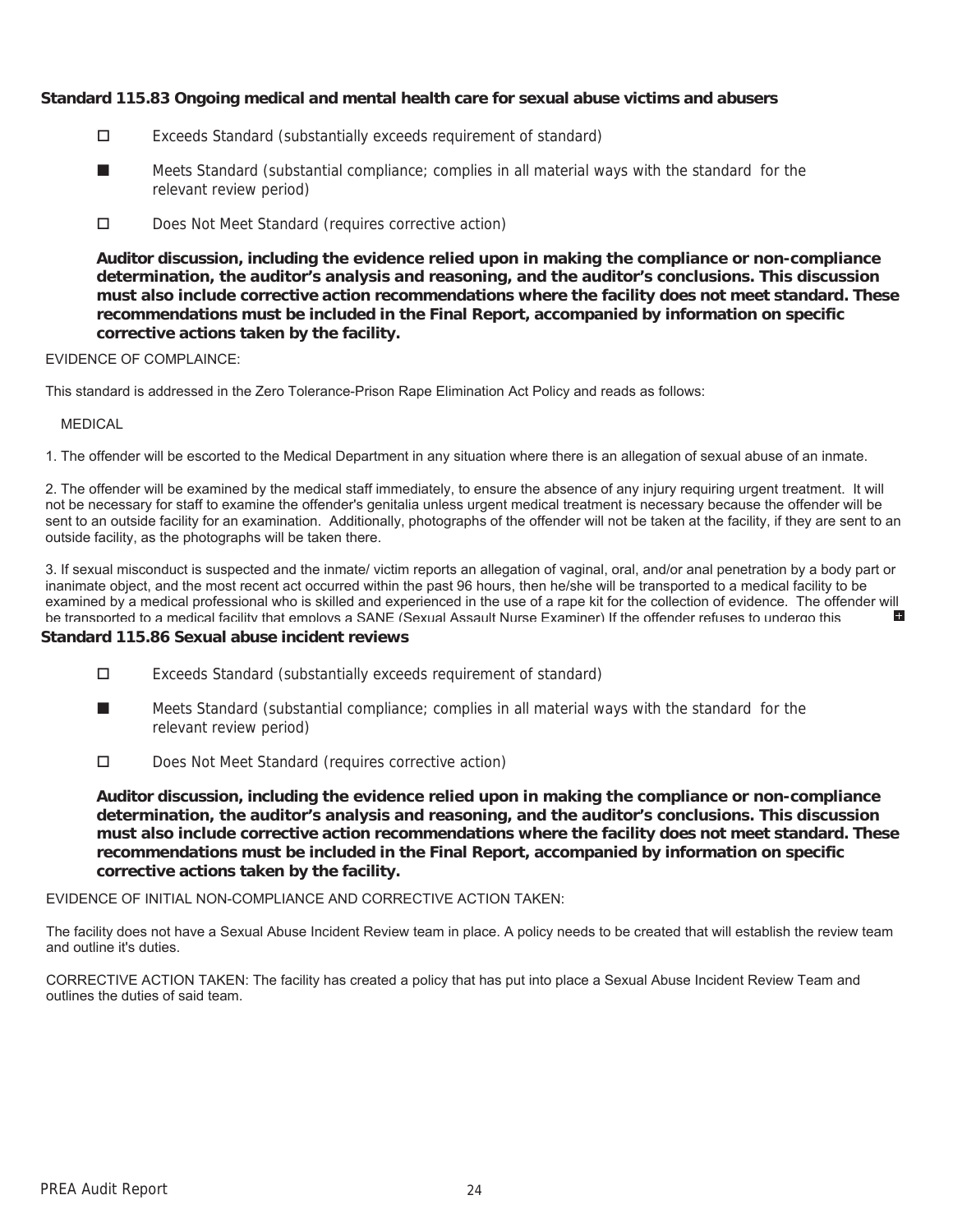## **Standard 115.87 Data collection**

- Exceeds Standard (substantially exceeds requirement of standard)
- Meets Standard (substantial compliance; complies in all material ways with the standard for the relevant review period) ■
- Does Not Meet Standard (requires corrective action)

**Auditor discussion, including the evidence relied upon in making the compliance or non-compliance determination, the auditor's analysis and reasoning, and the auditor's conclusions. This discussion must also include corrective action recommendations where the facility does not meet standard. These recommendations must be included in the Final Report, accompanied by information on specific corrective actions taken by the facility.**

EVIDENCE OF INITIAL NON-COMPLIANCE AND CORRECTIVE ACTION TAKEN:

The facility does not have a policy establishing data collection. A policy needs to be created that will outline the data collection and its retention, dissemination, storage and destruction.

CORRECTIVE ACTION TAKEN: A policy has been created that outlines the data collection and its retention, dissemination, storage and destruction. This policy was reviewed by this auditor.

# **Standard 115.88 Data review for corrective action**

- Exceeds Standard (substantially exceeds requirement of standard)
- Meets Standard (substantial compliance; complies in all material ways with the standard for the relevant review period) ■
- Does Not Meet Standard (requires corrective action)

**Auditor discussion, including the evidence relied upon in making the compliance or non-compliance determination, the auditor's analysis and reasoning, and the auditor's conclusions. This discussion must also include corrective action recommendations where the facility does not meet standard. These recommendations must be included in the Final Report, accompanied by information on specific corrective actions taken by the facility.**

#### EVIDENCE OF INITIAL NON-COMPLIANCE AND CORRECTIVE ACTION TAKEN:

The facility does not have a policy establishing data collection. A policy needs to be created that will outline the data collection and its retention, dissemination, storage and destruction.

CORRECTIVE ACTION TAKEN: A policy has been created that outlines the data collection and its retention, dissemination, storage and destruction. It also addresses the review of data by the facility to identify effectiveness of it's sexual abuse prevention, detection, response policies, practices, and training.